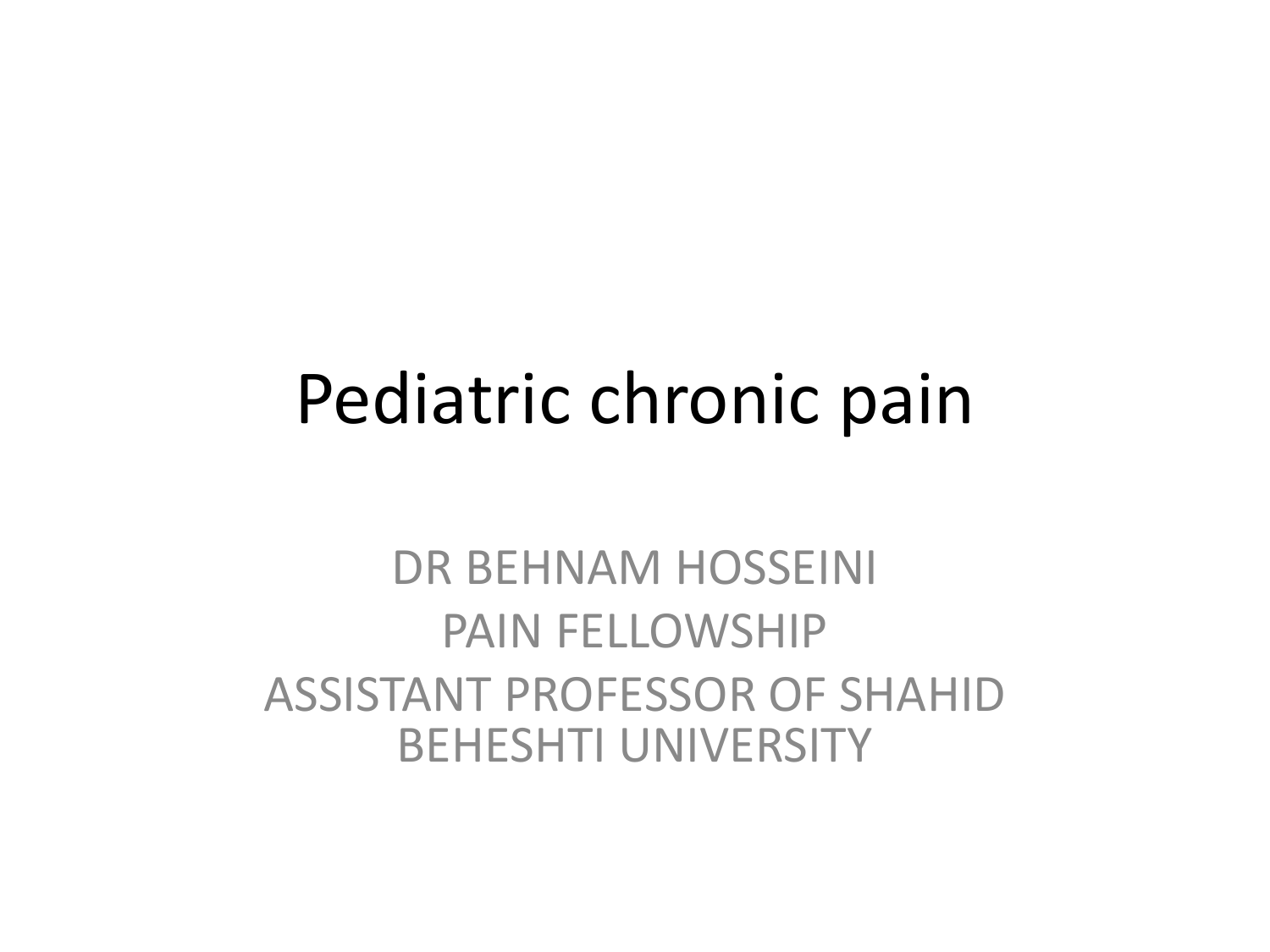### WHO Guideline for the management of chronic pain in children

• Pain in children is a public health concern of major significance in most parts of the world. For many children, this pain is chronic. Chronic pain is experienced by about a quarter to a third of children ,with about 1 in 20 experiencing debilitating pain .As the leading cause of morbidity in children and adolescents in the world today, chronic pain is a major health concern.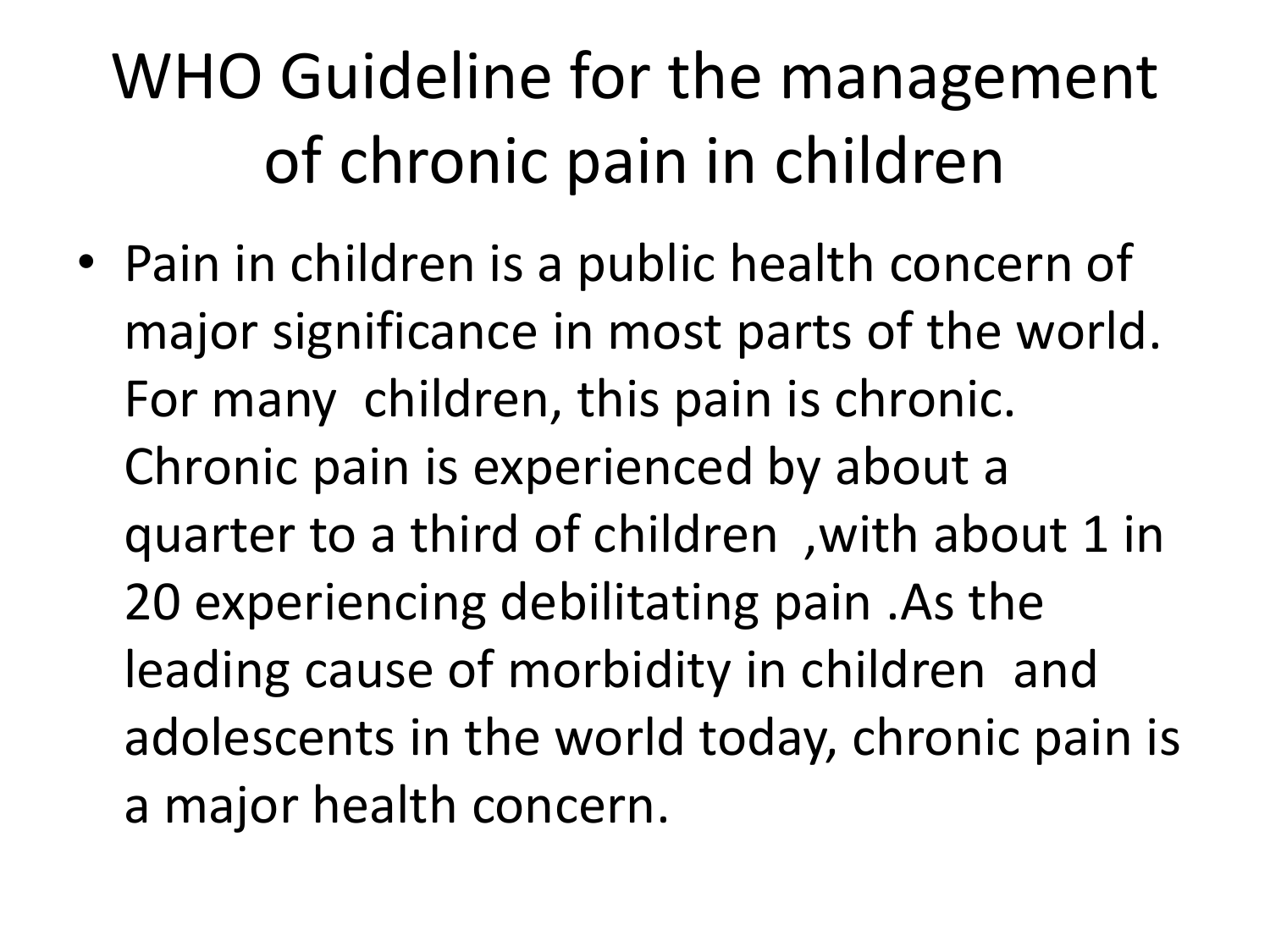- The 11 the revision of the International Classification of Diseases (ICD-11) categorizes
- chronic pain as follows:
- - Chronic primary pain
- - Chronic cancer-related pain
- - Chronic postsurgical or post traumatic pain
- - Chronic secondary musculoskeletal pain
- - Chronic secondary visceral pain
- - Chronic neuropathic pain
- - Chronic secondary headache or orofacial pain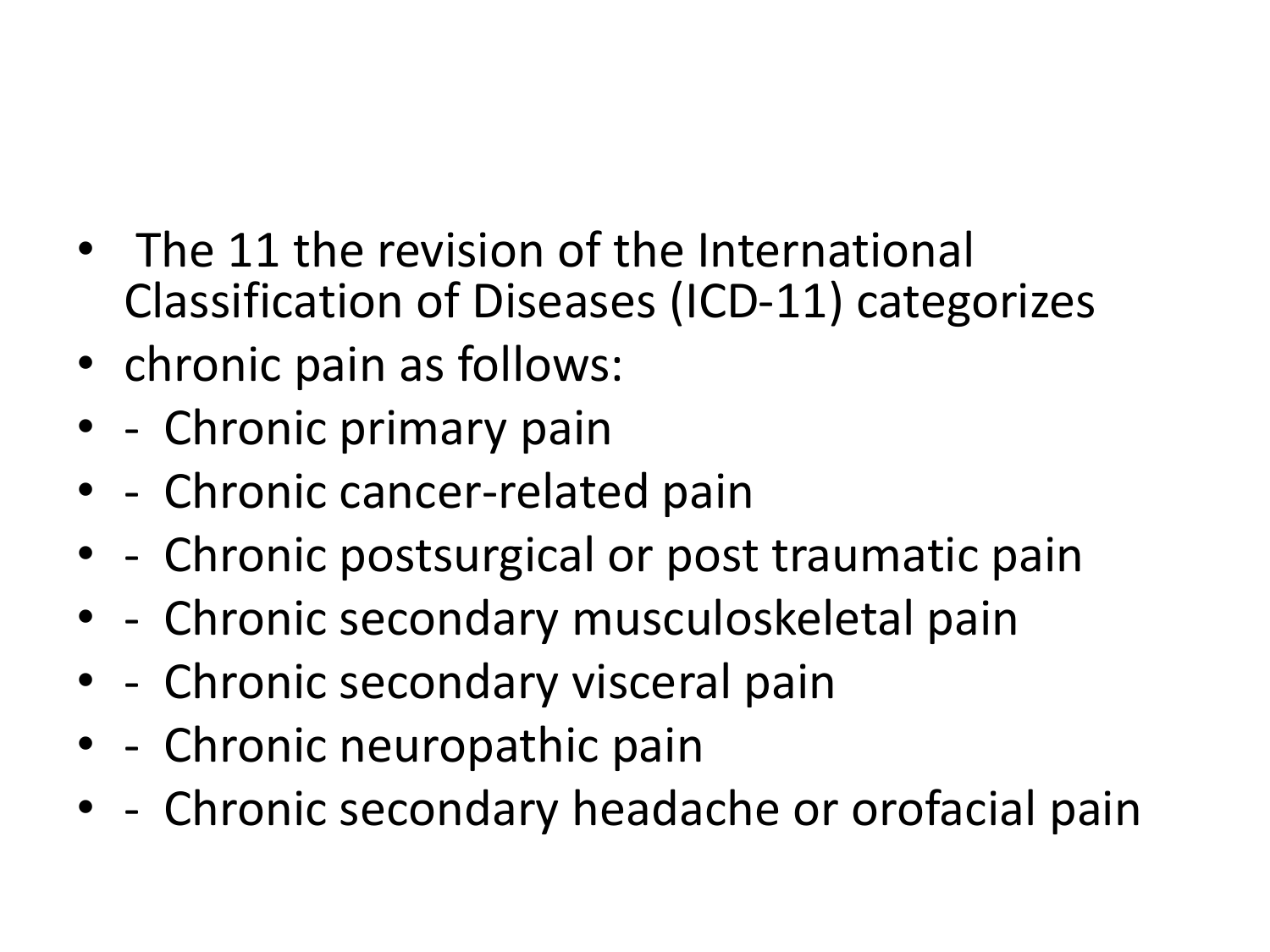• The prevalence of CP increases with age and more advanced pubertal development, and there is a female preponderance. High rates are reported for idiopathic pain (eg, headache [23%–51% ], functional abdominal pain [1.6%–41.2% ], back pain [14%–24%], and musculoskeletal pain [4%–40% ]), with a median prevalence of 11% to 38% in community surveys.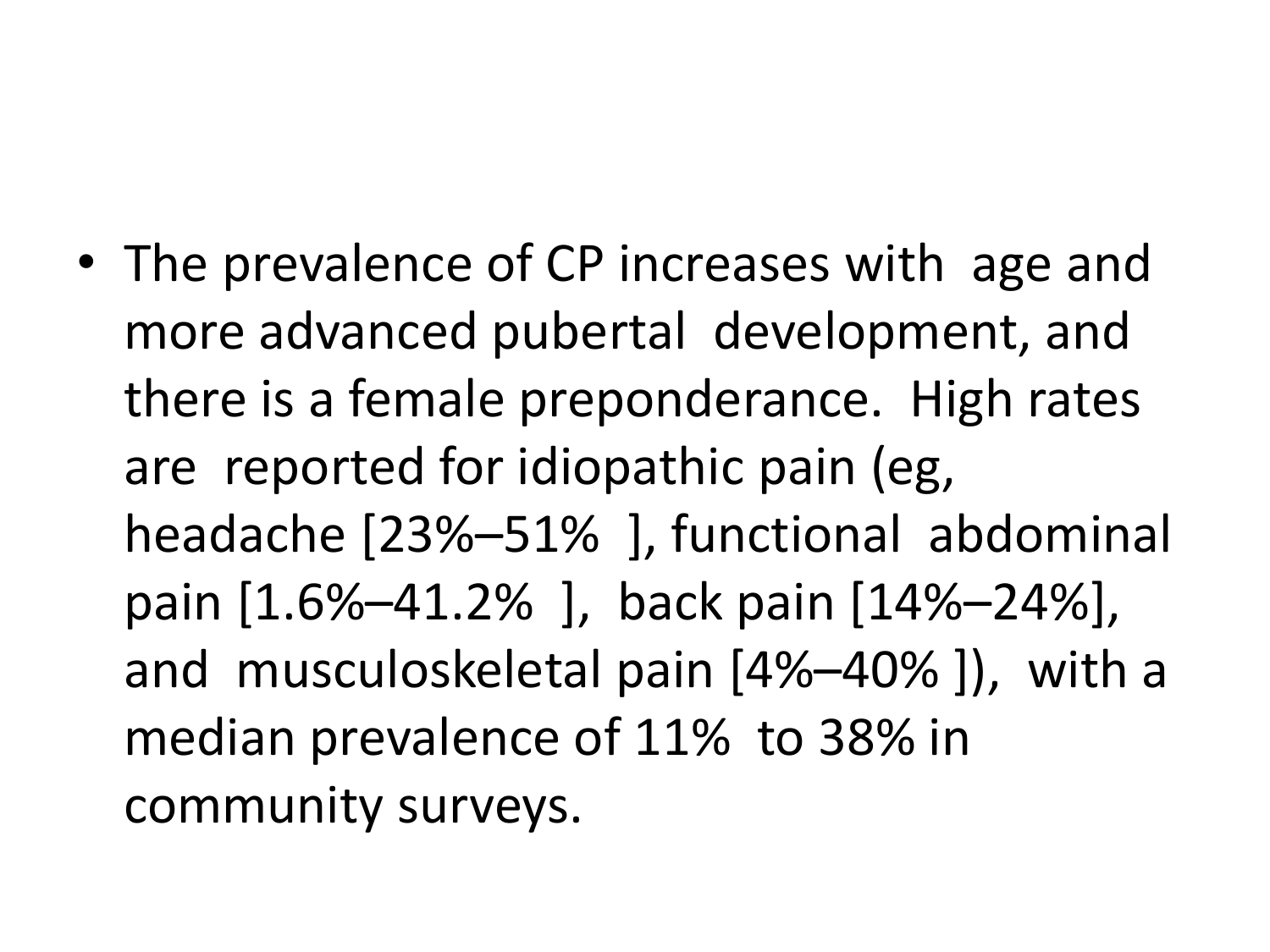• Chronic primary pain is characterized by significant emotional or functional disability and is diagnosed independent of identified biological or psychological contributors. Non-primary or "secondary" pain diagnoses is pain caused by a clear underlying aetiology such as a disease, injury, lesion or their treatment .Initial theories behind the origin of pain included the "gate theory" that described nociceptors and touch receptors. When painful stimuli reaches a specific intensity, a gate opens and activate pathways leading to pain being experienced . This was later augmented with sensorydiscriminative, affectivemotivational and cognitiveevaluative components in a biomedical model of pain .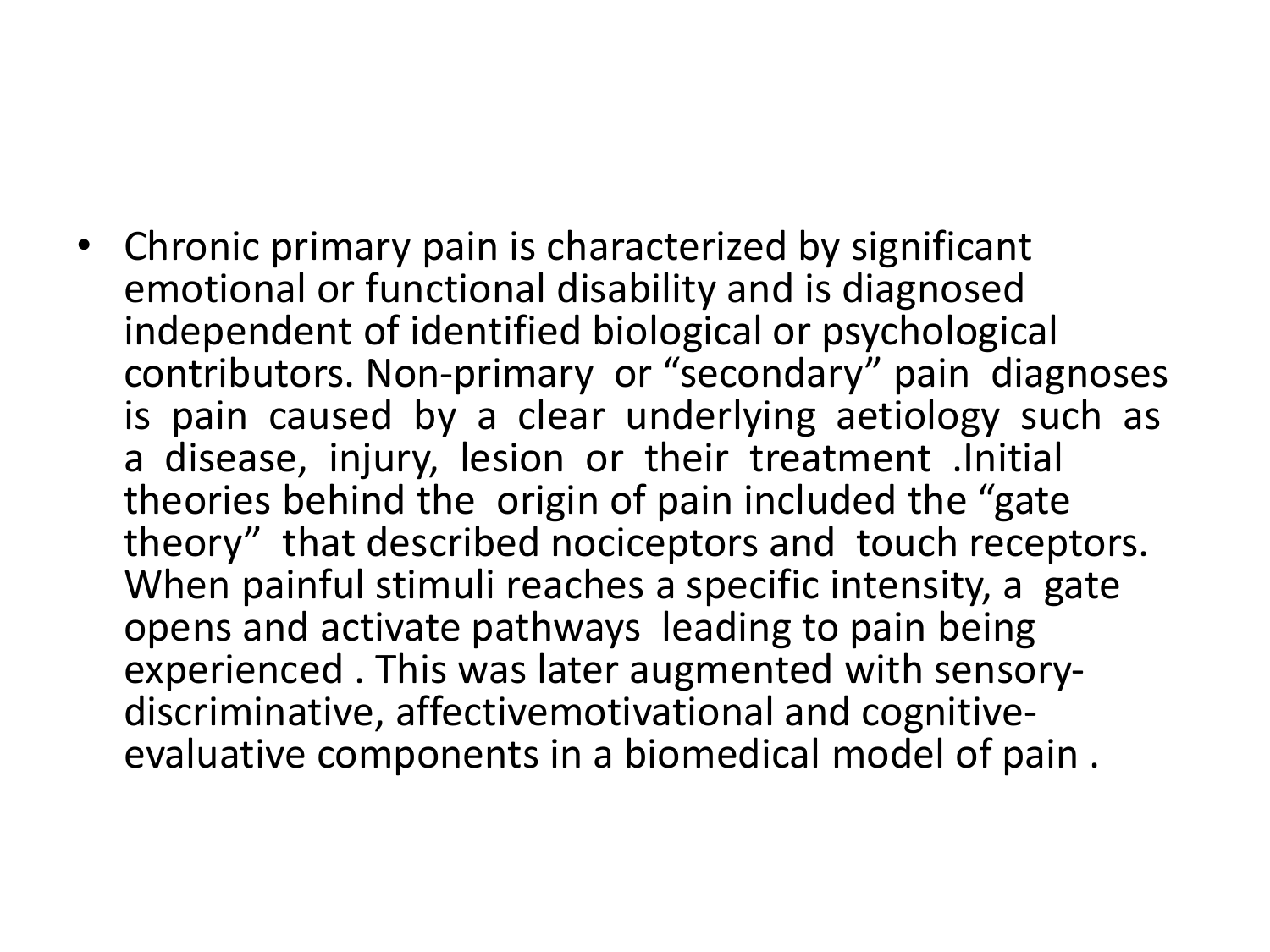• Pain in children differs to that in adults ,due to immaturity in the anatomical expression of neurotransmitters and neuromodulators, developmental potential, plasticity of the central nervous system and psychosocial milieu .Exposure to chronic pain in early life have implications on the incidence, severity and duration of chronic pain, and for long term maladaptive neurologic changes .Yet, despite these differences, pharmacologic management of adult pain is often extrapolated downward to the paediatric population even when this management was not intended to be given to children. In part, this is due to the obvious lack of evidence for pharmacologic management of pain in children .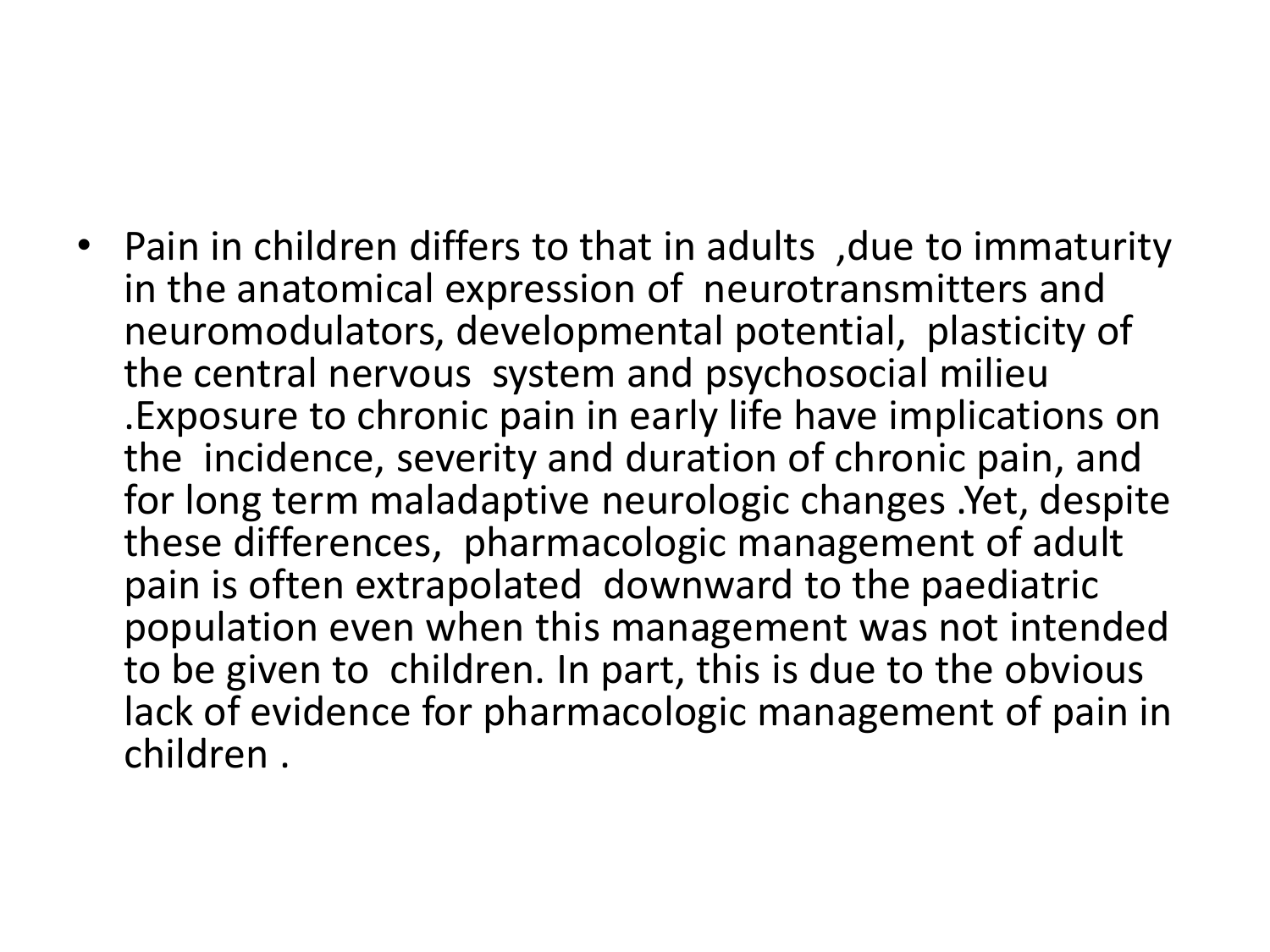• Using data from the US National Longitudinal Study of Adolescent to Adult Health (with almost 15,000 participants), Groenewald and colleagues showed adults with a history of adolescent chronic pain were more likely to misuse opioids than those without history of chronic pain, even after controlling for other known risk factors.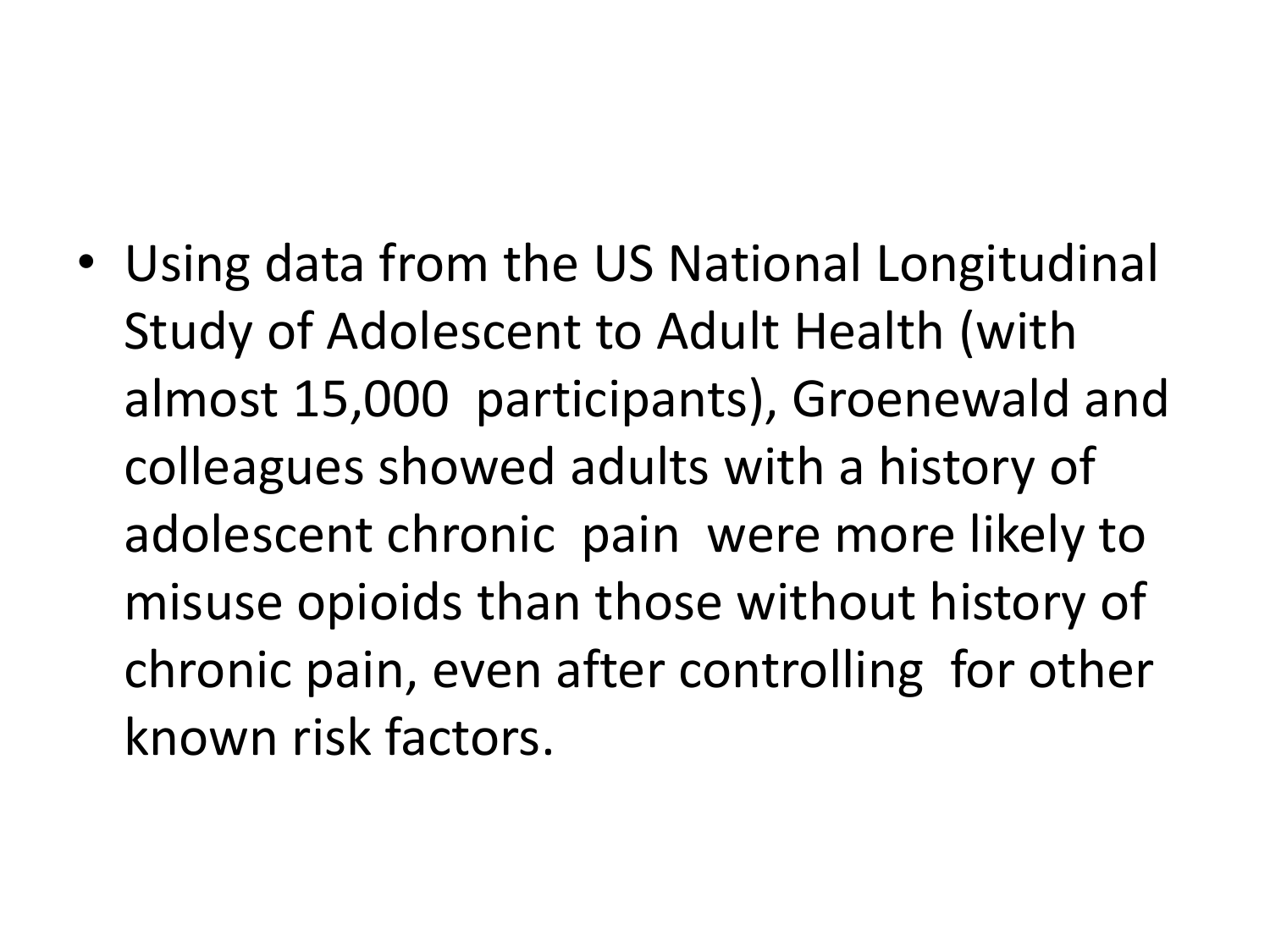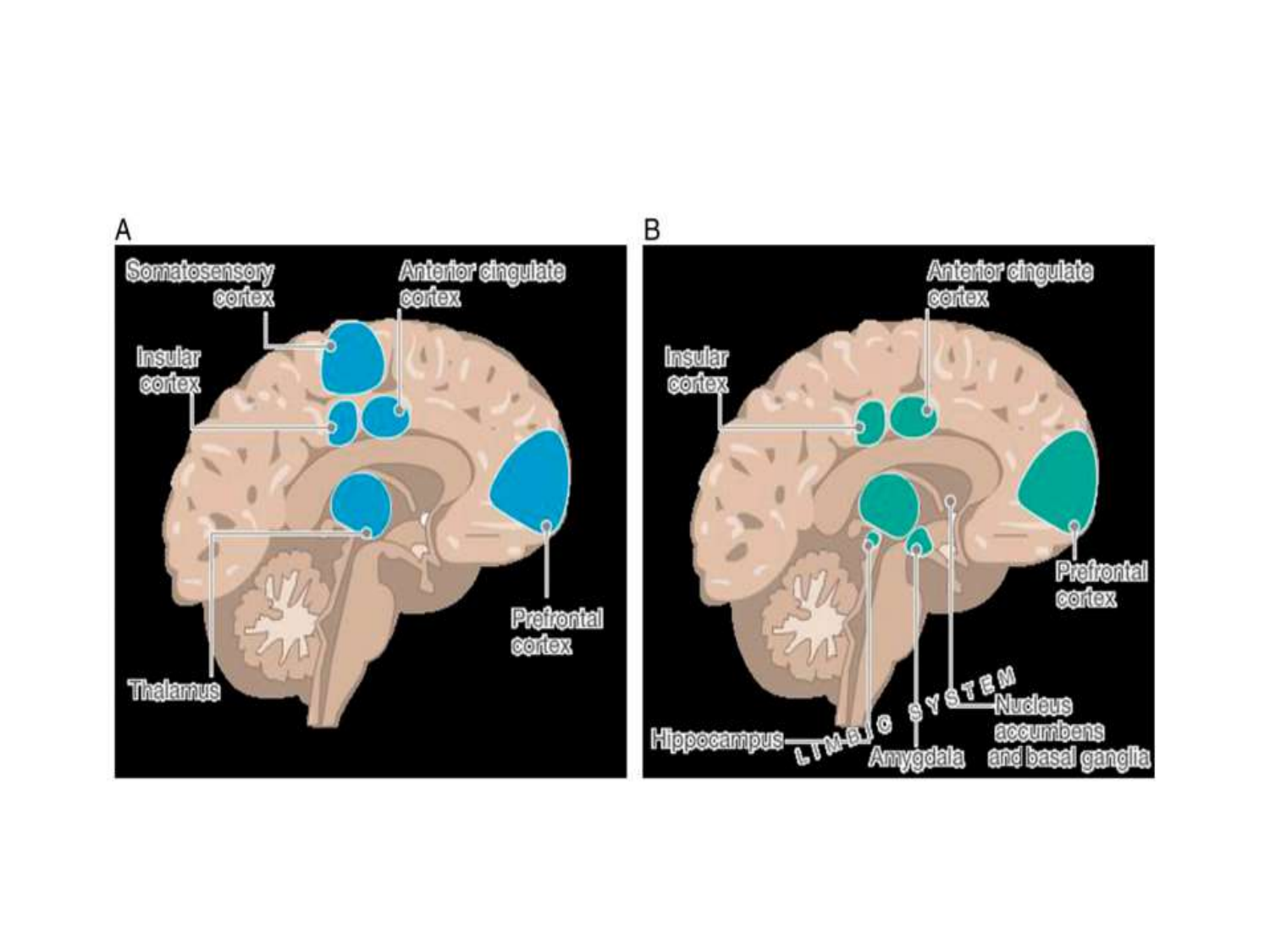- Human functional brain imaging studies indicate that CP conditions preferentially engage medial prefrontal cortical areas as well as subcortical limbic regions, especially portions of the dorsal and ventral basal ganglia, amygdala, and hippocampus. Even though different types of CP, and different perceptions in individual patients, seem to engage distinct cortical and subcortical regions, overall across CP conditions there is generally a shift away from brain regions engaged in processing the sensory component of pain toward regions that encode emotional and motivational subjective states
- These areas are also strongly associated with functions that include learning, memory, and emotional responses and thereby are believed to relate to the cognitive and emotional problems commonly experienced by patients with CP, such as anxiety and depression, impaired emotional decision-making, working memory, and difficulty in performing classic conditioning tasks.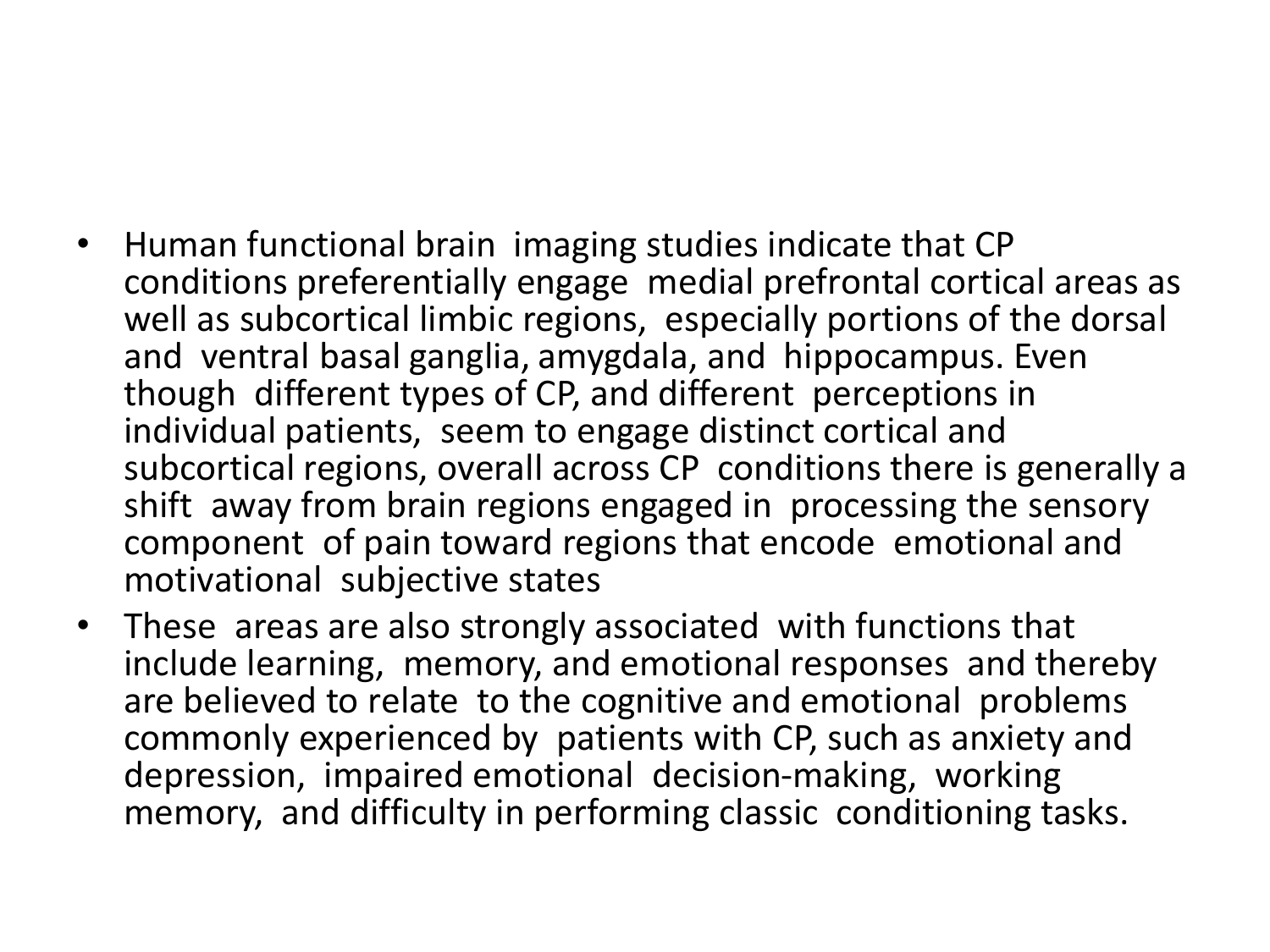### THE ASSESSMENT OF CP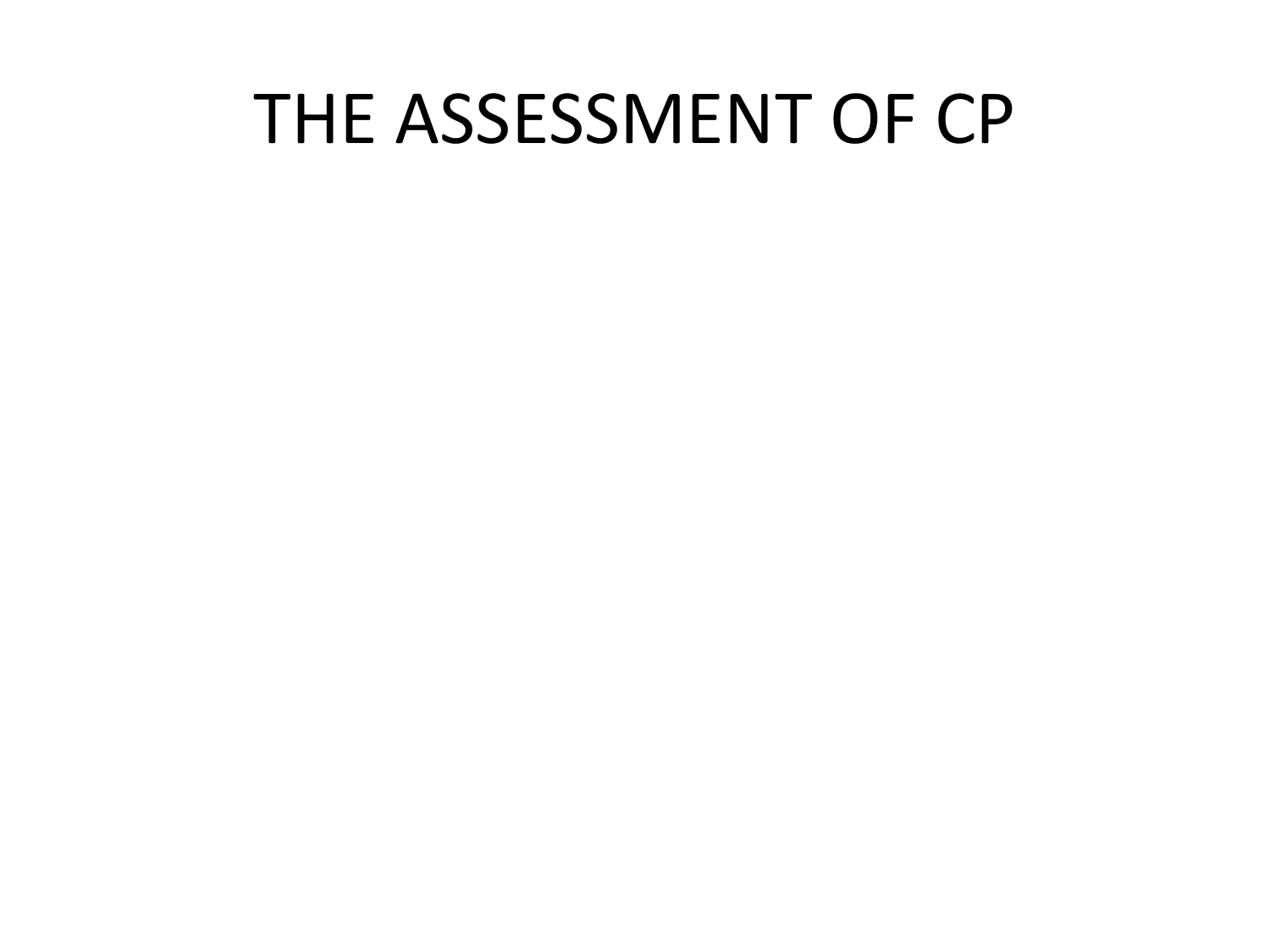TABLE 1 Examples of Published Instruments for Assessing Young People Grouped Within the Biological Psychological and Social Domains of Relevance to CP

| Domain        |                              | Construct                                                                            | Example Instrument (Age Range, y)                                 |
|---------------|------------------------------|--------------------------------------------------------------------------------------|-------------------------------------------------------------------|
| Biological    | Pain symptom                 | Pain intensity                                                                       | VAS (10), NRS, VRS (>7)                                           |
|               |                              |                                                                                      | FPSS-R <sup>67</sup> (4-7), Electronic Pain Diaries <sup>68</sup> |
|               |                              | Pain characteristics                                                                 | LANSS <sup>68</sup> (not currently standardized for children)     |
|               |                              | Pain distribution                                                                    | Body maps <sup>70</sup>                                           |
|               |                              | Combination: intensity/distribution/quality                                          | Varni/Thompson Pediatric Pain Questionnaire <sup>71</sup> (5-18)  |
|               | Cornorbid symptoms           | Fatigue                                                                              | PedsQL (MFS) (0-18) (parent and child report).                    |
|               |                              | Functional status                                                                    | $FDI^{72}$                                                        |
|               |                              | <b>Quality of life</b>                                                               | PedsQL73 (0-18)                                                   |
|               |                              | Sleep disturbance                                                                    | $CSHO74$ (4-10)                                                   |
| Psychological | <b>Emotional functioning</b> | Depression                                                                           | $CDI^{75}$ (7-17)                                                 |
|               |                              |                                                                                      | RCADS <sup>76</sup> (6-18)                                        |
|               |                              | Anxiety                                                                              | STAIC <sup>77</sup> (8-12)                                        |
|               |                              |                                                                                      | STAI <sup>78</sup> ( $\geq$ 16)                                   |
|               |                              |                                                                                      | RCADS <sup>79</sup> (6-18)                                        |
|               |                              | Anger                                                                                | STAXI-2 C/A <sup>80</sup> (9-18)                                  |
|               |                              |                                                                                      | $STAXI-2^{78} (>16)$                                              |
|               |                              | Combination: anxiety/depression                                                      | PI-ED <sup>81</sup> (8-18)                                        |
|               |                              | Anxiety disorders (separation anxiety,<br>generalized anxiety, panic, social phobia, | RCADS <sup>76</sup> (6-18)                                        |
|               |                              | obsessions-compulsions) and depression                                               | PCO82 (8-17)                                                      |
|               | Cognitions                   | Coping strategies                                                                    |                                                                   |
|               |                              | Catastrophizing                                                                      | $PCS-C^{85}$ (8-17)                                               |
|               |                              | Self-efficacy to manage pain                                                         | PSEQ <sup>84</sup> (not currently standardized for children)      |
| Social        | Environmental/Social         | Farnily functioning                                                                  | PSI-SF85                                                          |
|               |                              | Parental catastrophizing                                                             | PCS-P <sup>86</sup>                                               |
|               |                              | Parental anxiety                                                                     | BAI <sup>78</sup>                                                 |
|               |                              |                                                                                      | STAI <sup>87</sup>                                                |
|               |                              |                                                                                      | HADS <sup>88</sup>                                                |
|               |                              | Parental depression                                                                  | <b>BDI #89</b>                                                    |
|               |                              |                                                                                      | HADS <sup>88</sup>                                                |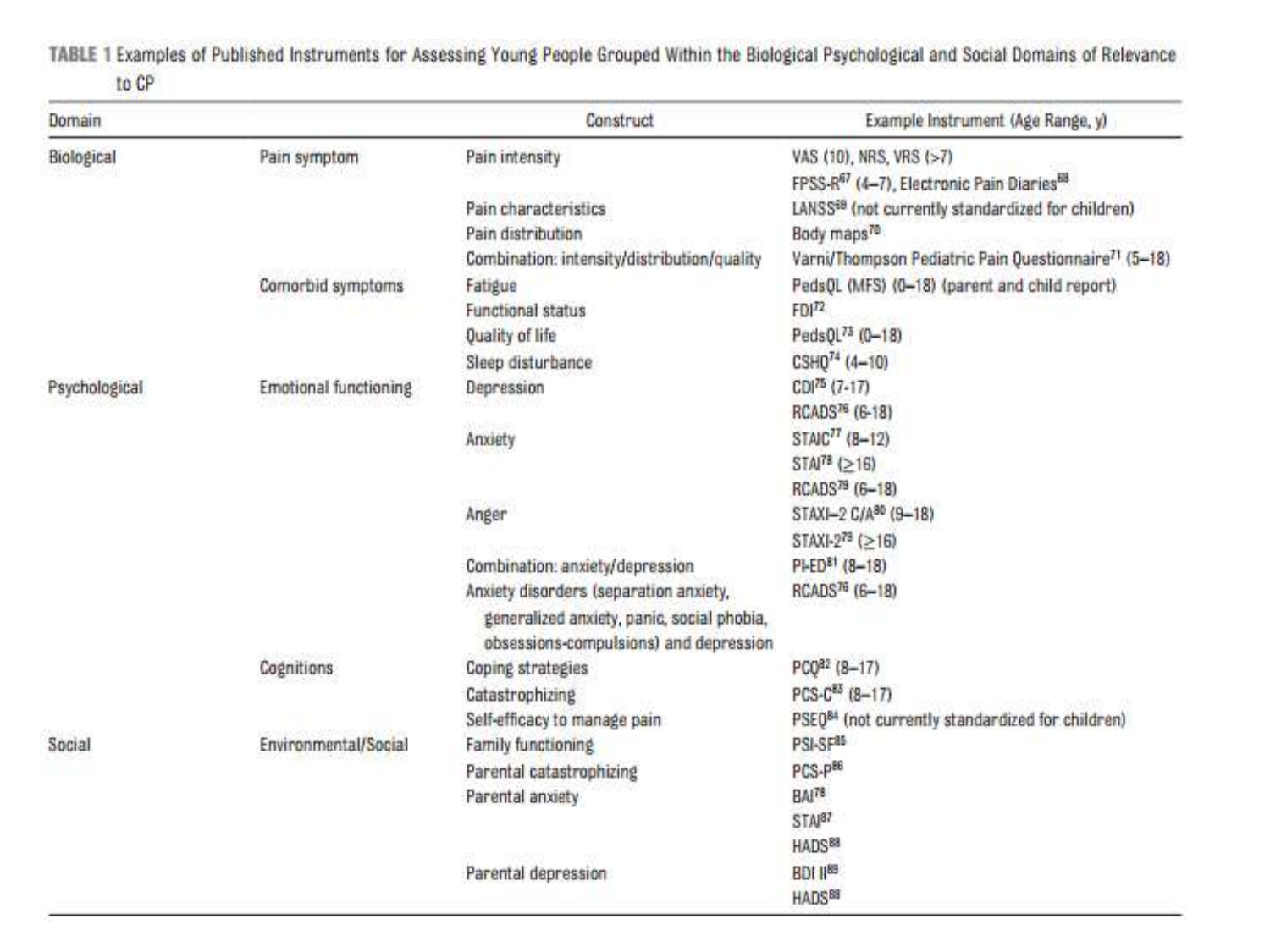#### TABLE 2 SOCRATES Mnemonic: A Frequently Recommended Resource to Guide Initial Questioning in CP Assessment

| <b>S</b> ite                             | Where is the pain?                                                                                                                                                                          |
|------------------------------------------|---------------------------------------------------------------------------------------------------------------------------------------------------------------------------------------------|
| Onset                                    | When did the pain start, and how did it first appear?                                                                                                                                       |
|                                          | Did the pain appear suddenly or developed over time?                                                                                                                                        |
|                                          | What were you doing when it started?                                                                                                                                                        |
| <b>Character</b>                         | What words would you use to describe the pain?                                                                                                                                              |
|                                          | Is it stabbing, sharp, aching, burning, shooting, hot, cold?                                                                                                                                |
| Radiation                                | Does the pain move elsewhere in the body?                                                                                                                                                   |
| Associations                             | Are there any symptoms, signs, or activities associated with the pain?                                                                                                                      |
|                                          | Is it associated with bruising, swelling, nausea, or high temperatures? Does it always come on at certain times;<br>for example, at meal times or when you are doing a particular activity? |
| Timing                                   | Is the pain spontaneous or evoked?                                                                                                                                                          |
|                                          | Constant, intermittent, or both?                                                                                                                                                            |
|                                          | Background pain?                                                                                                                                                                            |
|                                          | Acute exacerbations?                                                                                                                                                                        |
|                                          | For how long have you had the pain and has it changed over time?                                                                                                                            |
| <b>Exacerbating or relieving factors</b> | What makes the pain better or worse?                                                                                                                                                        |
|                                          | Response to previous treatments?                                                                                                                                                            |
| <b>Severity</b>                          | How intense is the pain?                                                                                                                                                                    |
|                                          | Does it stop you doing any of the things you like or need to do?                                                                                                                            |
|                                          | What do you do when you have pain?                                                                                                                                                          |
|                                          | Is there anything you avoid doing as a result of the pain?                                                                                                                                  |
|                                          | In what ways has your life changed since you developed pain?                                                                                                                                |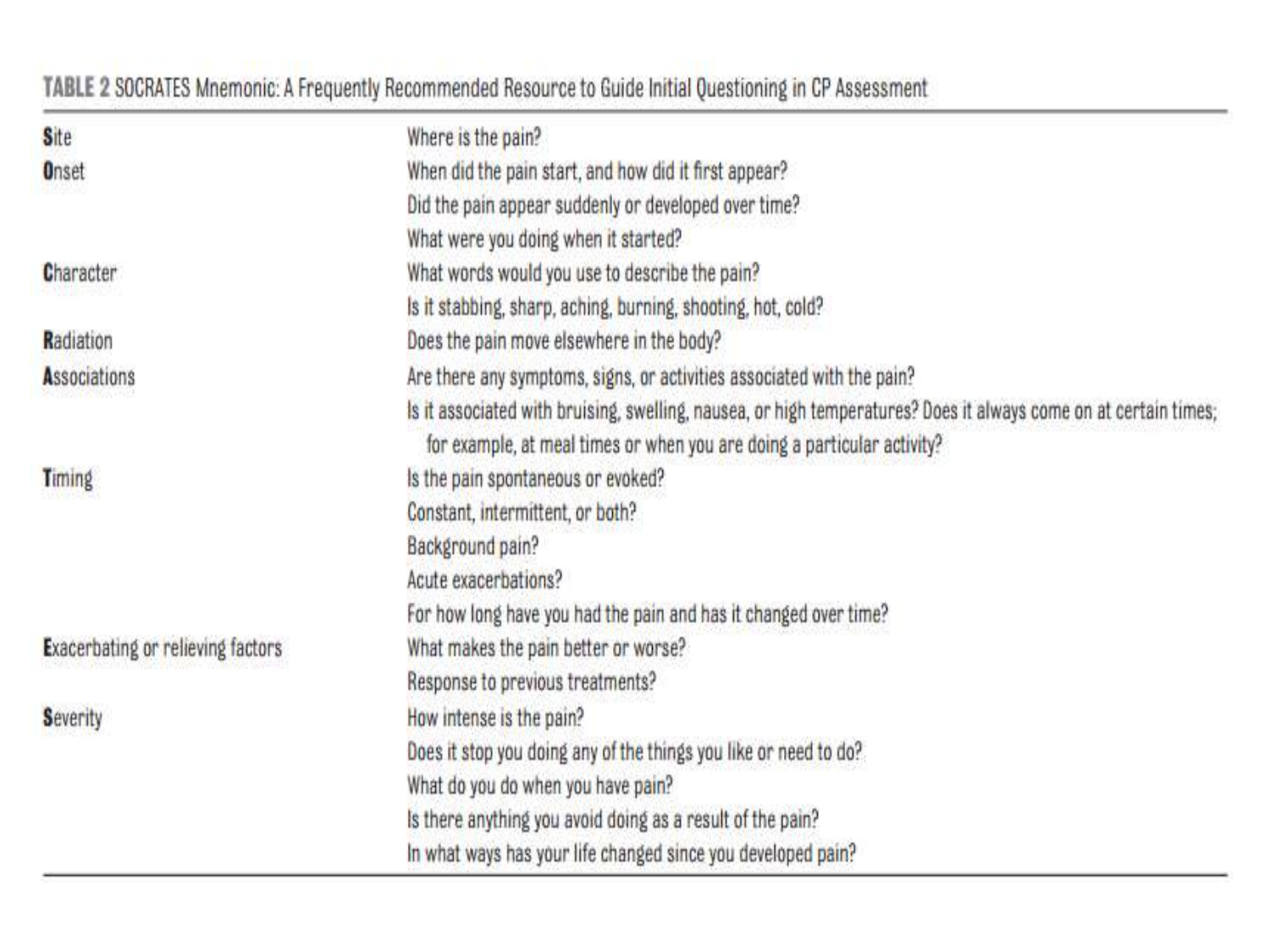Young age at presentation Systemic upset Fever Malaise Weight loss Rashes Lymphadenopathy Hepatosplenomegaly Pain that wakes at night Bone pain Joint swelling Impaired growth and development Neurologic signs Depression, evidence of suicidal ideation or major psychiatric disorder Suspicion of child abuse (eg, incongruence between history and presentation or pattern of physical findings)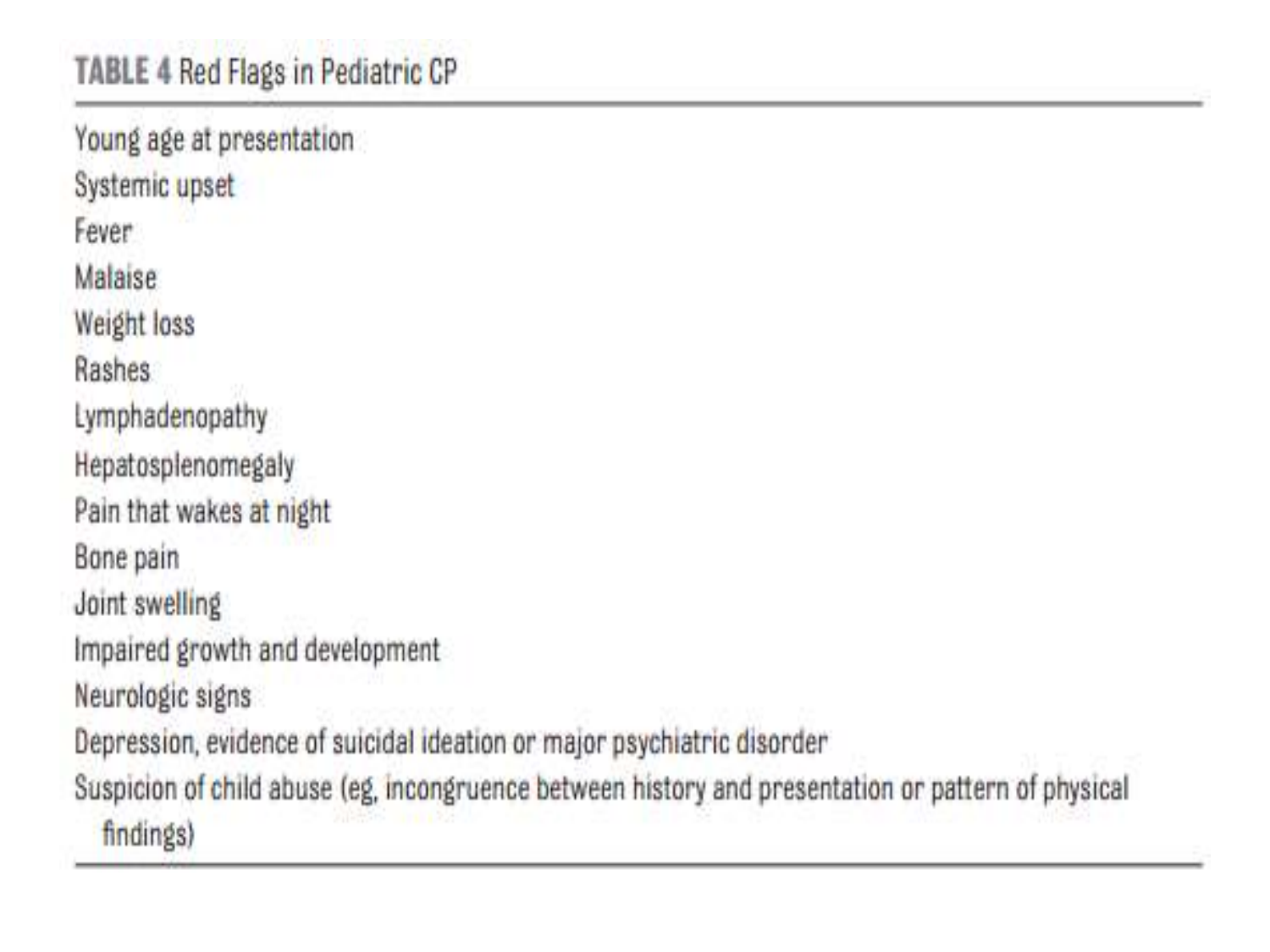### Pharmacologic treatment of pain

- 
- 
- 
- 
- 
- 
-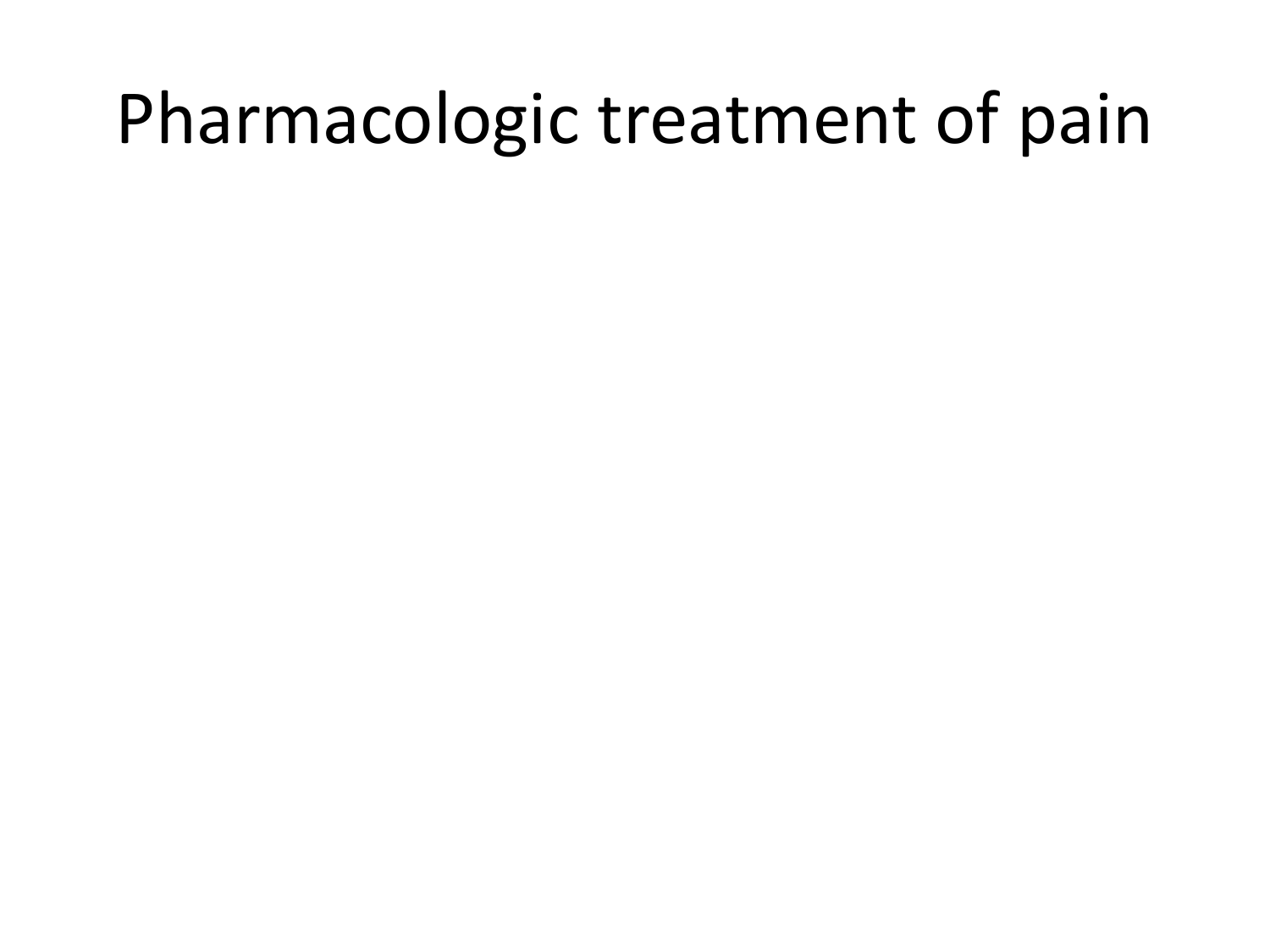- Considerations in treating infants and children. During the
- treating of pain in infants it is important to understand that
- although most of the major organ systems are anatomically
- well developed at birth, their functional maturity is often
- delayed. In the first months of life, in both preterm and
- full-term newborns, these systems rapidly mature, most
- approaching a functional level similar to adults before 3
- months of age.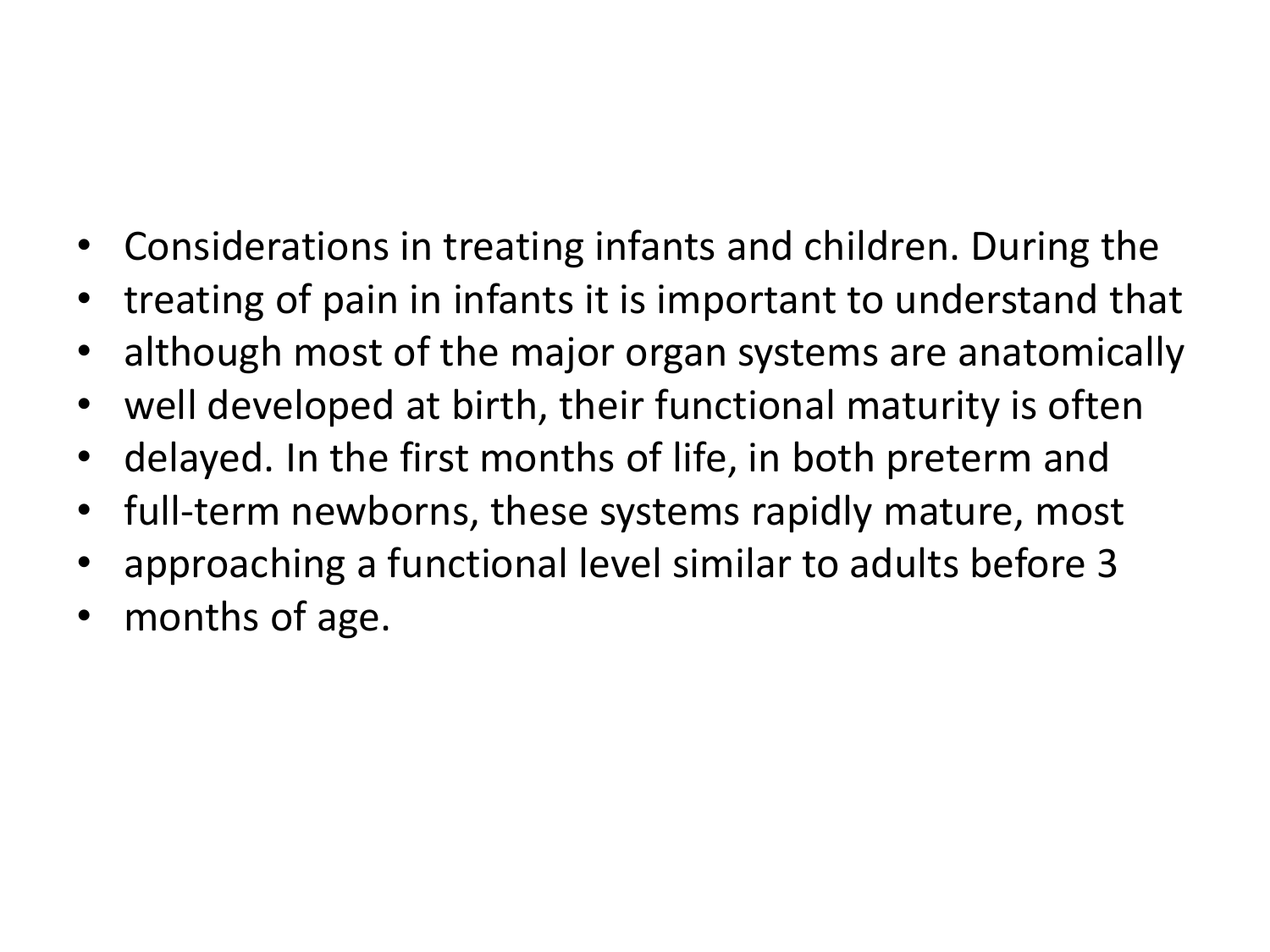- nephrons begin forming
- in uteroat 9 weeks, formation is complete at 36 weeks, but
- functionally immature, GFR have a range of only ½ of adult
- values at birth, tubular secretion rate is only 20% of adult
- capacity. A less frequent dosing interval is needed to avoid
- accumulation and toxicity.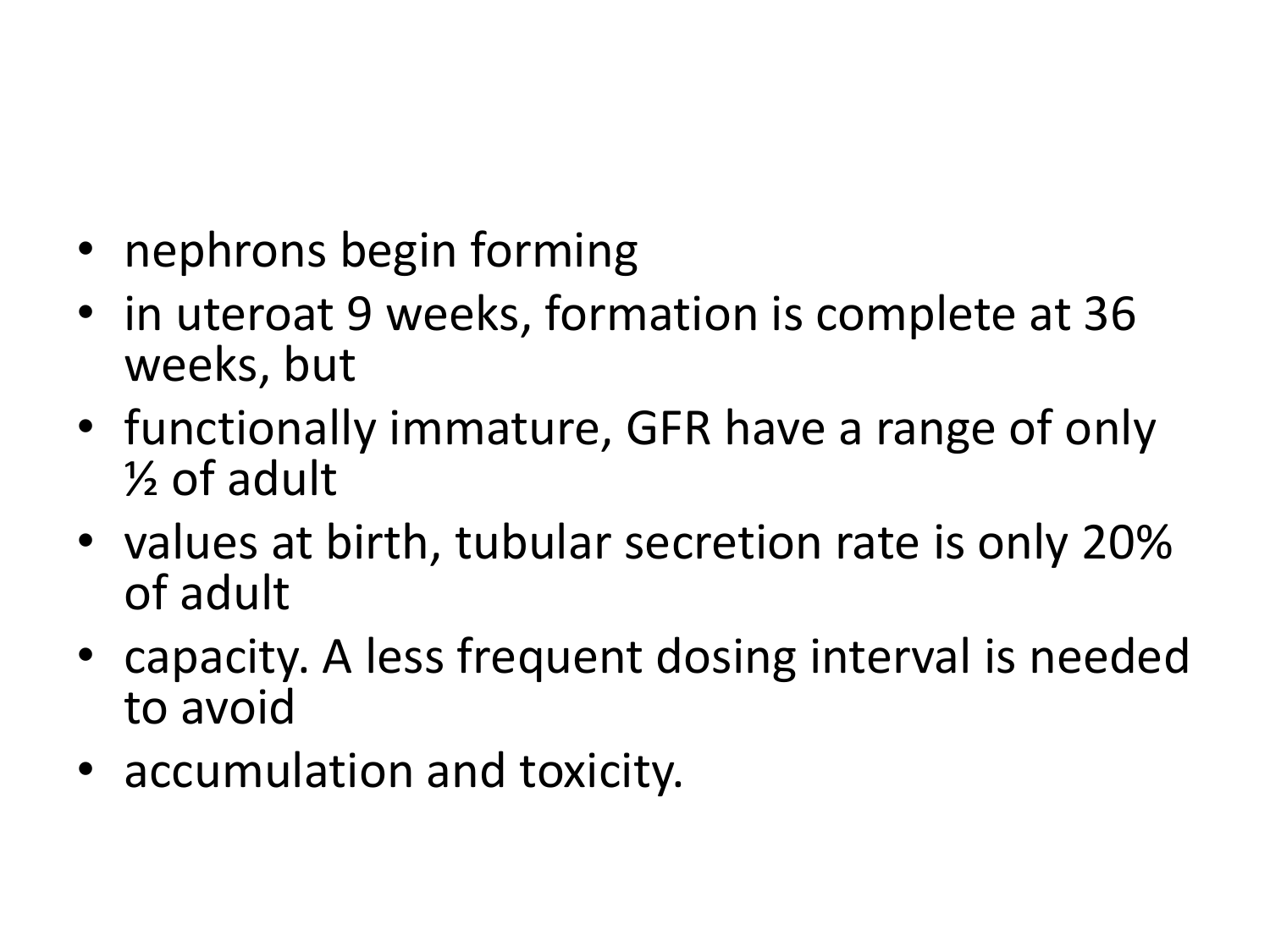## WHO recommendations

- for the correct use of analgesic medicines in children relies
- on the following key concepts [43, 50]:
- using a two-step strategy;
- • dosing at regular intervals;
- using the appropriate route of administration;
- adapting treatment to the individual child.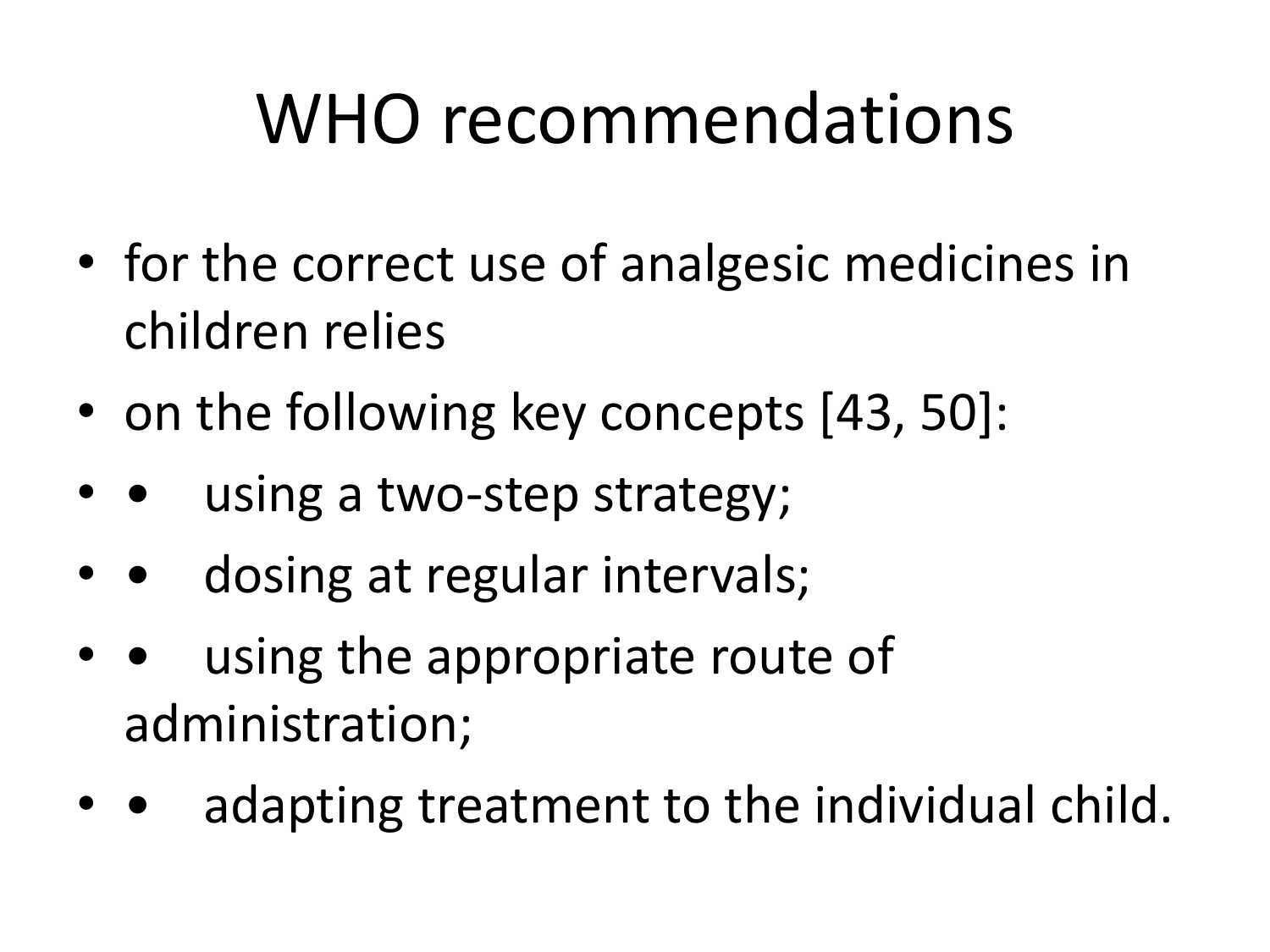# Step1: paracetamol and ibuprofen

- In children above three months of age who can take oral medication and whose pain is assessed as being mild, paracetamol and ibuprofen are the medicines of choice.
- For children below three months of age, the only option is paracetamol.
- Why ibuprofen :No other non-steroidal antiinflammatory drug (NSAID) has been sufficiently studied in paediatrics for efficacy and safety to be recommended as an alternative to ibuprofen.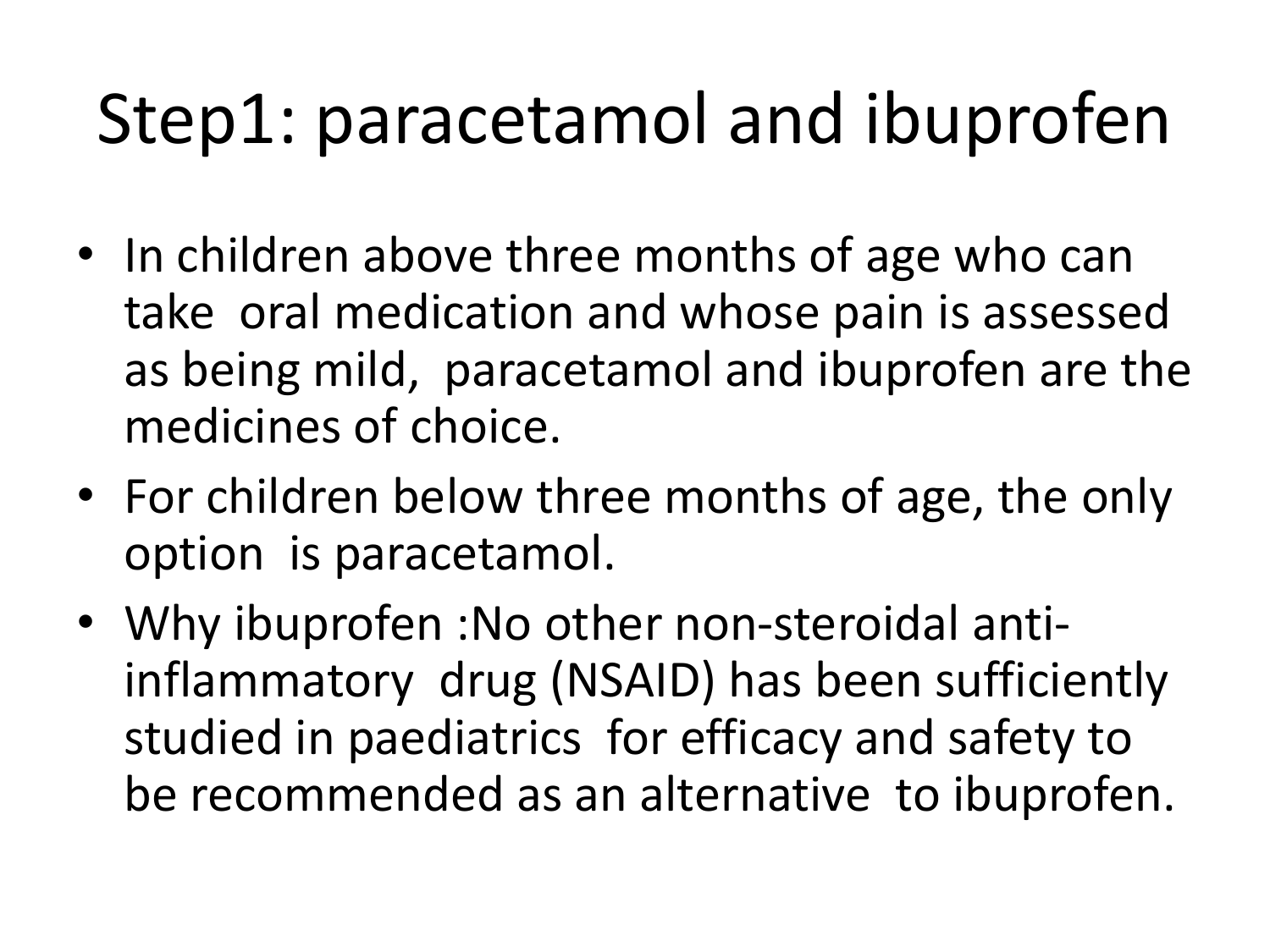#### Table 1. Opioid analgesics for the relief of pain in neonates, infants and children recommended by WHO [43]

| Dose (oral route) |                                         |                                             |                                                                  |                                                   |
|-------------------|-----------------------------------------|---------------------------------------------|------------------------------------------------------------------|---------------------------------------------------|
| Medicine          | <b>Neonates</b><br>from 0<br>to 29 days | Infants from<br>30 days to<br>3 months      | Infants from 3<br>to 12 months or<br>child from 1 to<br>12 years | Maximum daily<br>dose                             |
| Paracetamol       | 5-10 mg/kg<br>every<br>6-8 hours *      | 10 mg/kg<br>every 4-6<br>hours <sup>a</sup> | 10-15 mg/kg<br>every<br>4-6 hours <sup>4b</sup>                  | Neonates, infants<br>and children:<br>4 doses/day |
| Ibuprofen         |                                         |                                             | 5-10 mg/kg<br>every 6-8 hours                                    | Child:<br>40 mg/kg/day                            |

a Children who are malnourished or in a poor nutritional state are more likely to be susceptible to toxicity at

standard dose regimens due to reduced natural detoxifying glutathione enzyme. b Maximum of 1 gram at a time.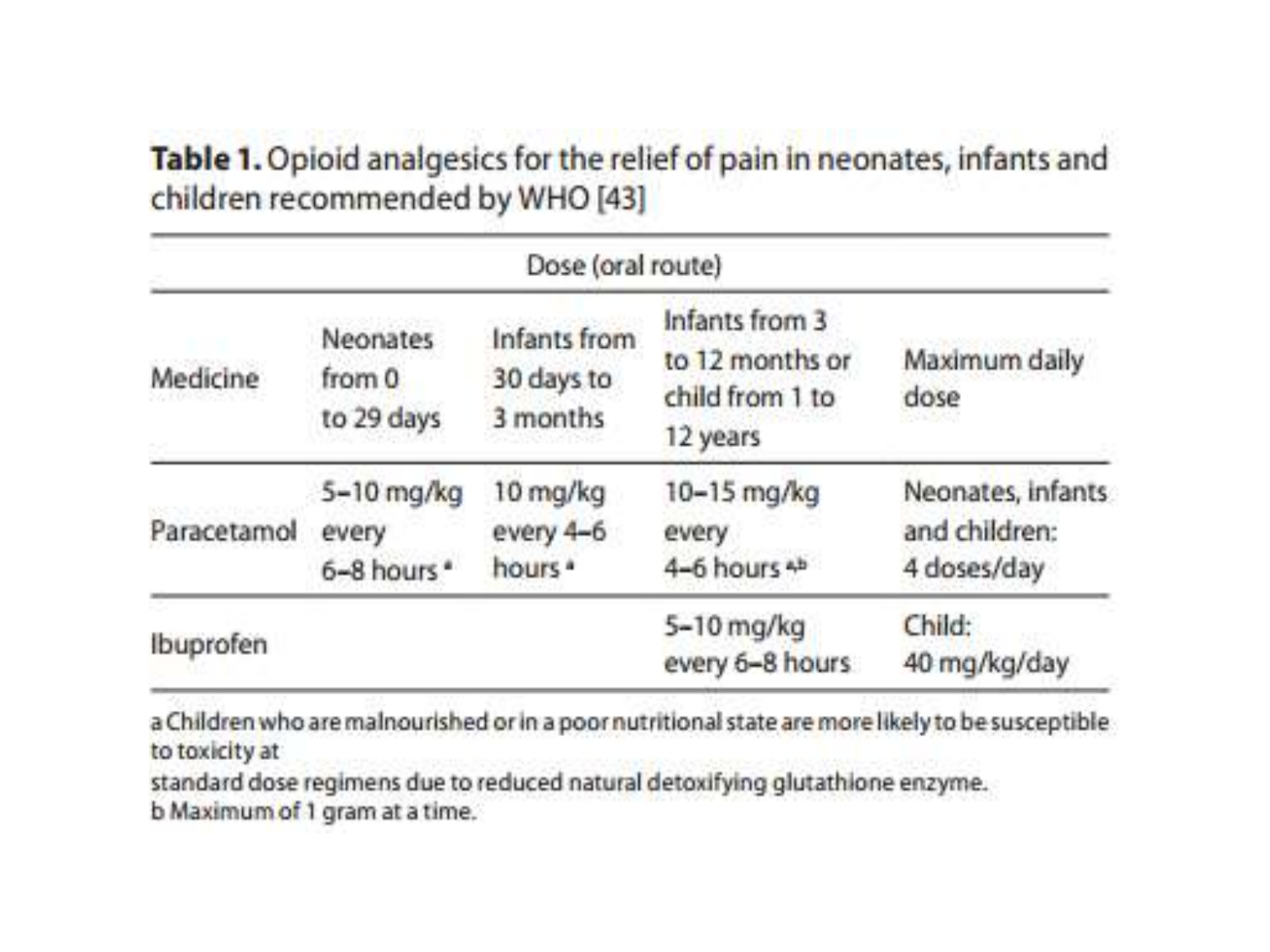#### Table 2. Recommended by WHO starting dosages for opioid analgesics for opioid-naive neonates [43]

| Medicine              | Route od<br>Adminis-<br>tration | Starting dose                                                                          |  |
|-----------------------|---------------------------------|----------------------------------------------------------------------------------------|--|
| Morphine              | IV injection*                   |                                                                                        |  |
|                       | SC injection                    | 25-50 mcg/kg every 6 hours                                                             |  |
|                       | IV infusion                     | Initial IV dose a 25-50 mcg/kg, then 5-10 mcg/kg/hour<br>100 mcg/kg every 6 or 4 hours |  |
| Fentanyl <sup>b</sup> | IV injection                    | 1-2 mcg/kg every 2-4 hours                                                             |  |
|                       | IV infusion                     | Initial IV dose <sup>e</sup> 1-2 mcg/kg, then 0.5-1 mcg/kg/hour                        |  |

\* Administer IV morphine slowly over at least 5 minutes.

<sup>b</sup> The intravenous doses for neonates are based on acute pain management and sedation dosing information. Lower doses are required for non-ventilated neonates.

<sup>e</sup> Administer IV fentanyl slowly over 3-5 minutes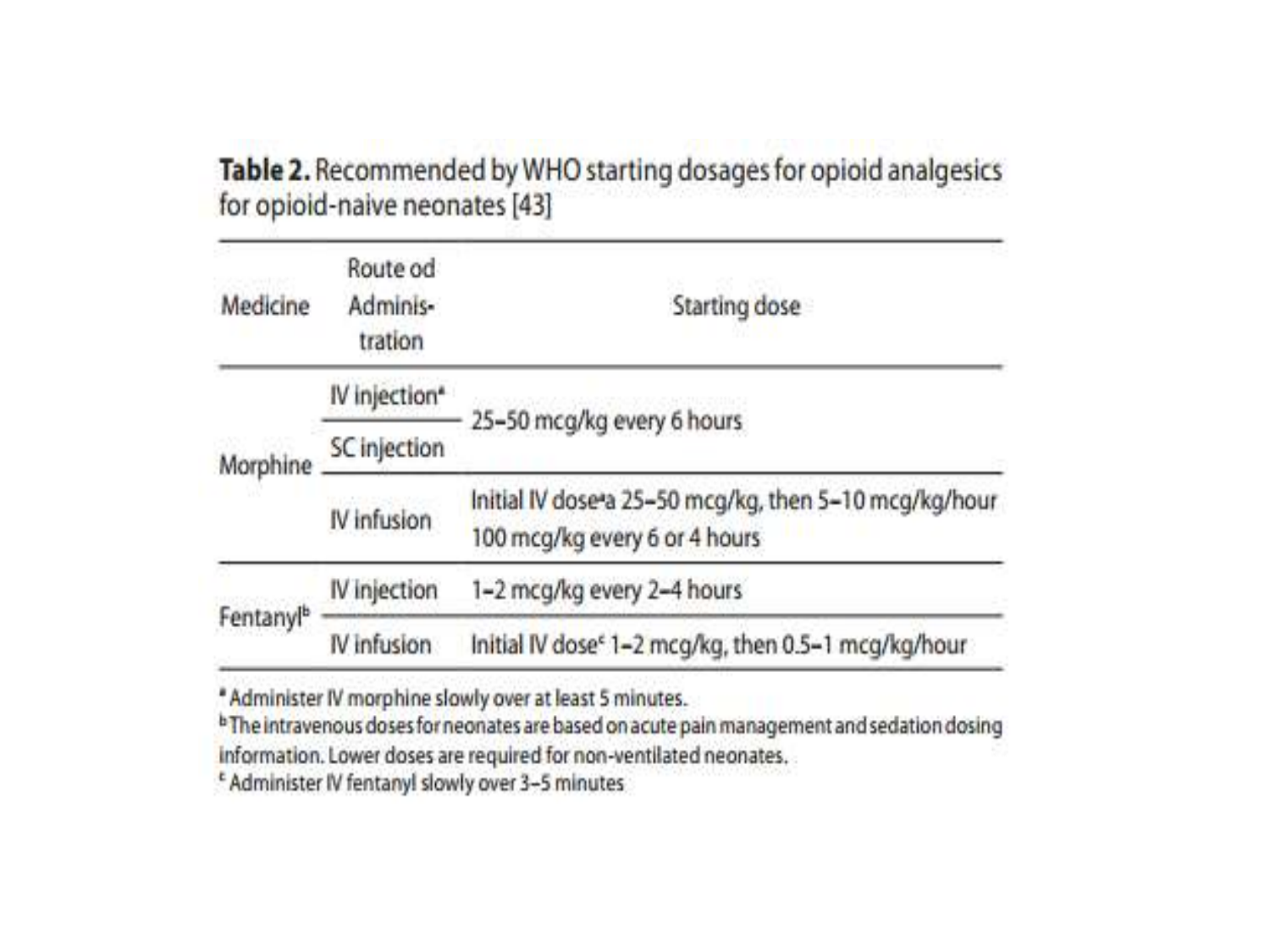| Medicine                        | Route od<br>Administration                    | Starting dose                                                                                        |  |
|---------------------------------|-----------------------------------------------|------------------------------------------------------------------------------------------------------|--|
|                                 | Oral (immediate)<br>release)                  | 1-2 years: 200-400 mcg/kg every 4 hours<br>2-12 years: 200-500 mcg/kg every 4 hours<br>(max 5 mq)    |  |
|                                 | Oral (prolonged<br>release)                   | 200-800 mcg/kg every 12 hours                                                                        |  |
| Morphine                        | IV injection <sup>®</sup>                     | 1-2 years: 100 mcg/kg every 4 hours                                                                  |  |
|                                 | SC injection.                                 | 2-12 years: 100-200 mcg/kg every 4 hours<br>(max 2.5 mg)                                             |  |
|                                 | IV Infusion                                   | initial IV dose: 100-200mcg/kg <sup>a</sup> ,<br>then 20-30 mcg/kg/hour                              |  |
|                                 | SC infusion                                   | 20 mca/ka/hour                                                                                       |  |
|                                 | IV injection                                  | 1-2 mcg/kgb, repeated every 30-60 minutes                                                            |  |
| Fentanyl                        | IV infusion                                   | Initial IV dose 1-2 mcg/kg <sup>2</sup> , then 1 mcg/kg/hour                                         |  |
| Hydro-<br>morphone <sup>s</sup> | Oral (immediate<br>release)                   | 30-80 mcg/kg every 3-4 hours<br>(max 2 mg/dose)                                                      |  |
|                                 | IV injection <sup>*</sup><br>or SC injection  | 15 mcg/kg every 3-6 hours                                                                            |  |
| Methadone                       | Oral (immediate)<br>release)                  | 100-200 mcg/kg                                                                                       |  |
|                                 | IV injection <sup>®</sup><br>and SC injection | every 4 hoursfor the first 2-3 doses,<br>then every 6-12 hours(max 5 mg/dose initially) <sup>1</sup> |  |
| Oxycodone                       | Oral (immediate<br>release)                   | 125-200 mcg/kg every 4 hours(max 5 mg/dose)                                                          |  |
|                                 | Oral (prolonged<br>release)                   | 5 mg every 12 hours                                                                                  |  |

### Table 4. Starting dosages for opioid analgesics in opioid-naive children<br>(1-12 years) according to WHO recommendations [43]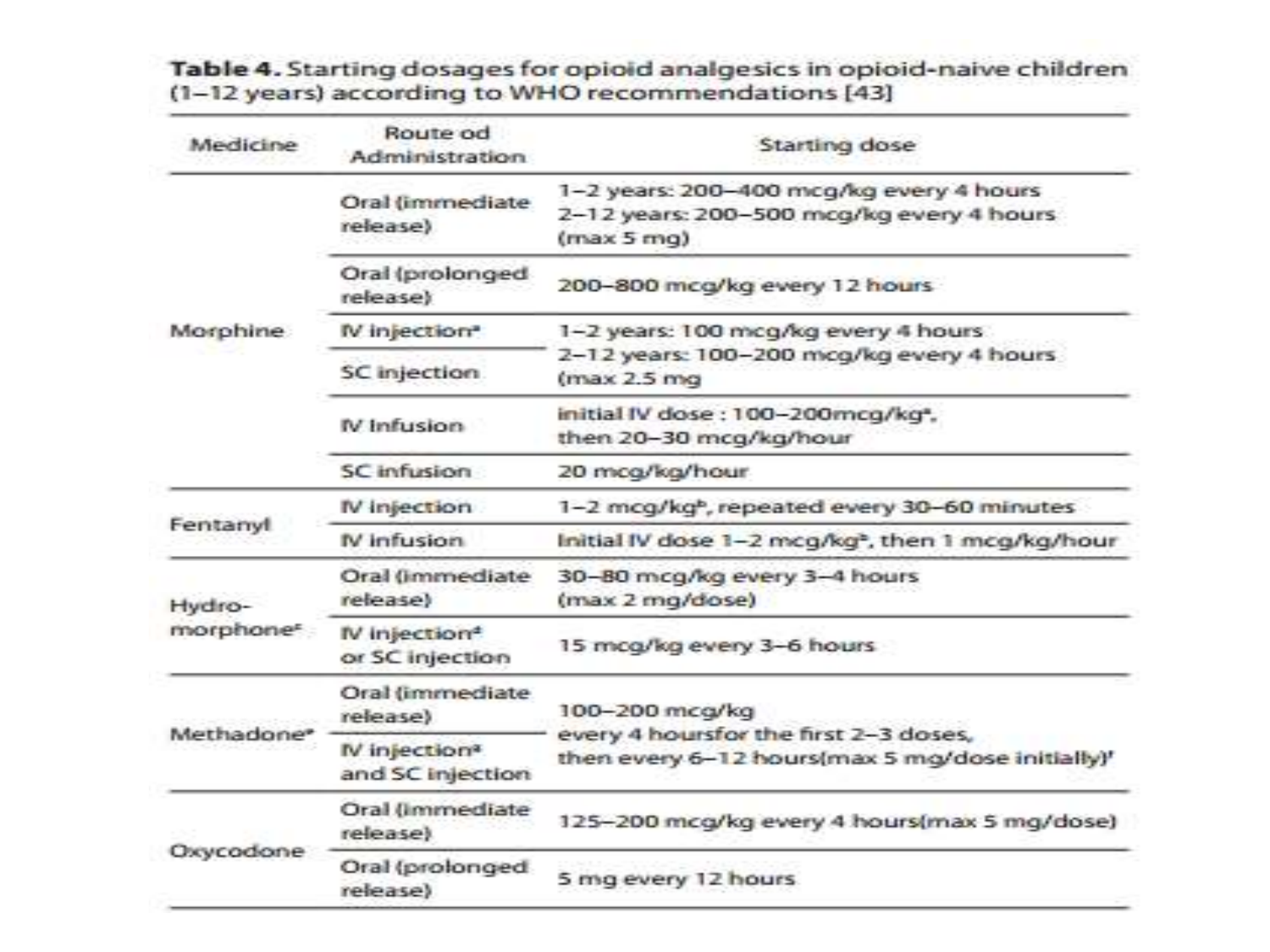Table 3. Starting dosages for opioid analgesics in opioid-naive infants (1 month - 1 year) according WHO recommendations [43]

| Medicine              | Route od Adminis-<br>tration | Starting dose                                                                                                                                  |  |
|-----------------------|------------------------------|------------------------------------------------------------------------------------------------------------------------------------------------|--|
|                       | Oral (immediate<br>release)  | B0-200 mcg/kg every 4 hours                                                                                                                    |  |
|                       | IV injection <sup>*</sup>    | 1-6 months: 100 mcg/kg every 6 hours<br>6-12 months: 100 mcg/kg every 4 hours<br>(max 2.5 mg /dose)                                            |  |
| Morphine              | SC injection                 |                                                                                                                                                |  |
|                       | IV infusion *                | 1-6 months: Initial IV dose: 50 mcg/kg,<br>then: 10-30 mcg/kg/hour<br>6-12 months: Initial IV dose: 100-200 mcg/kg,<br>then: 20-30 mcg/kg/hour |  |
|                       | SC infusion                  | 1-3 months: 10 mcg/kg/hour<br>3-12 months: 20 mcg/kg/hour                                                                                      |  |
| Fentanyl <sup>b</sup> | IV injection                 | 1-2 mcg/kg every 2-4 hours <sup>c</sup>                                                                                                        |  |
|                       | IV infusion                  | Initial IV dose 1-2 mcg/kg <sup>e</sup> ,<br>then 0.5-1 mcg/kg/hour                                                                            |  |
| Oxycodone             | Oral (immediate)<br>release) | 50-125 mcg/kg every 4 hours                                                                                                                    |  |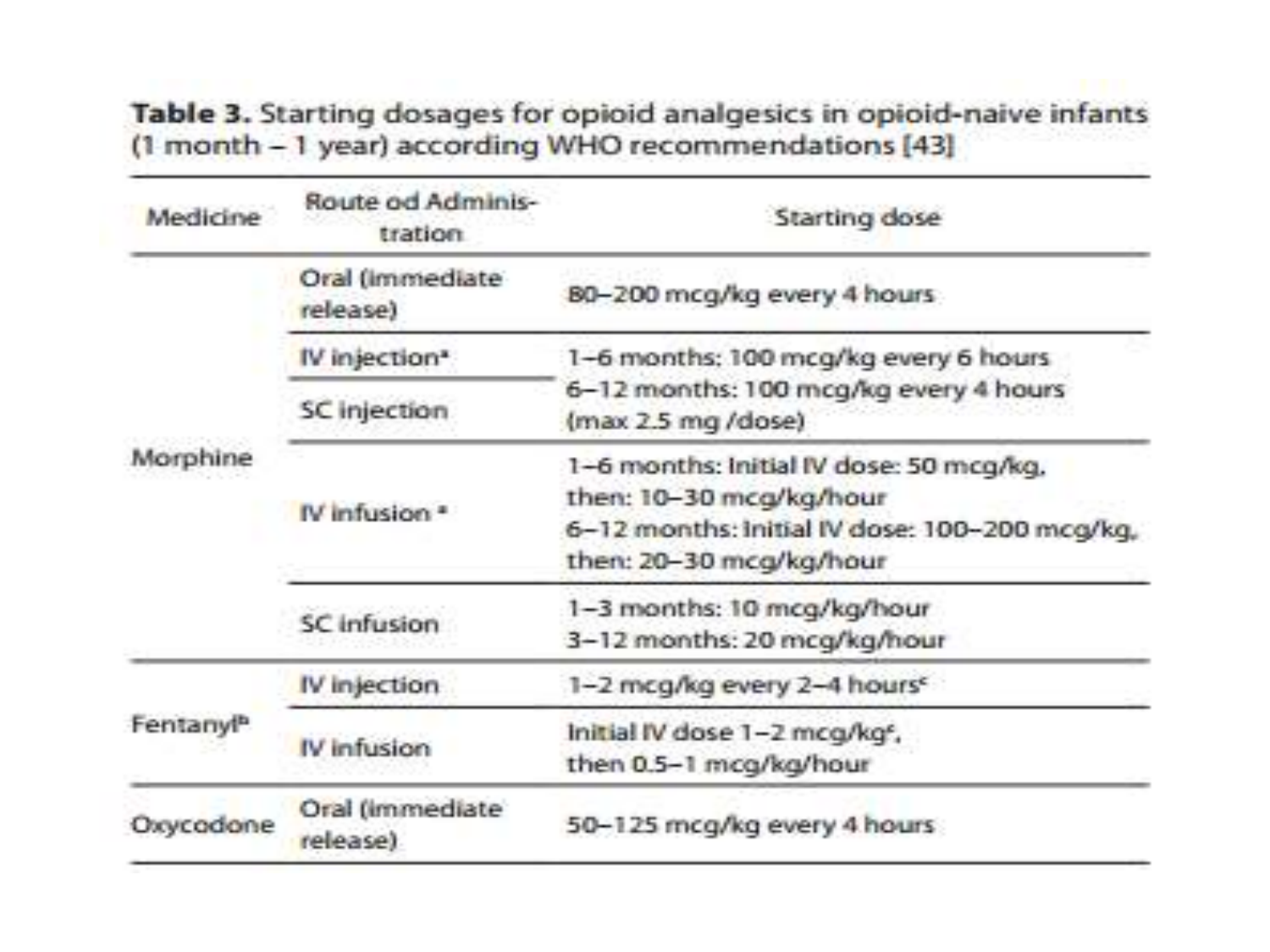# Goel

• There is no upper dosage limit for opioid analgesics because there is no 'ceiling' analgesic effect. The appropriate dose is the dose that produces pain relief for the individual child. The goal of titration to pain relief is to select a dose that prevents the child from experiencing pain between two doses using the lowest effective dose.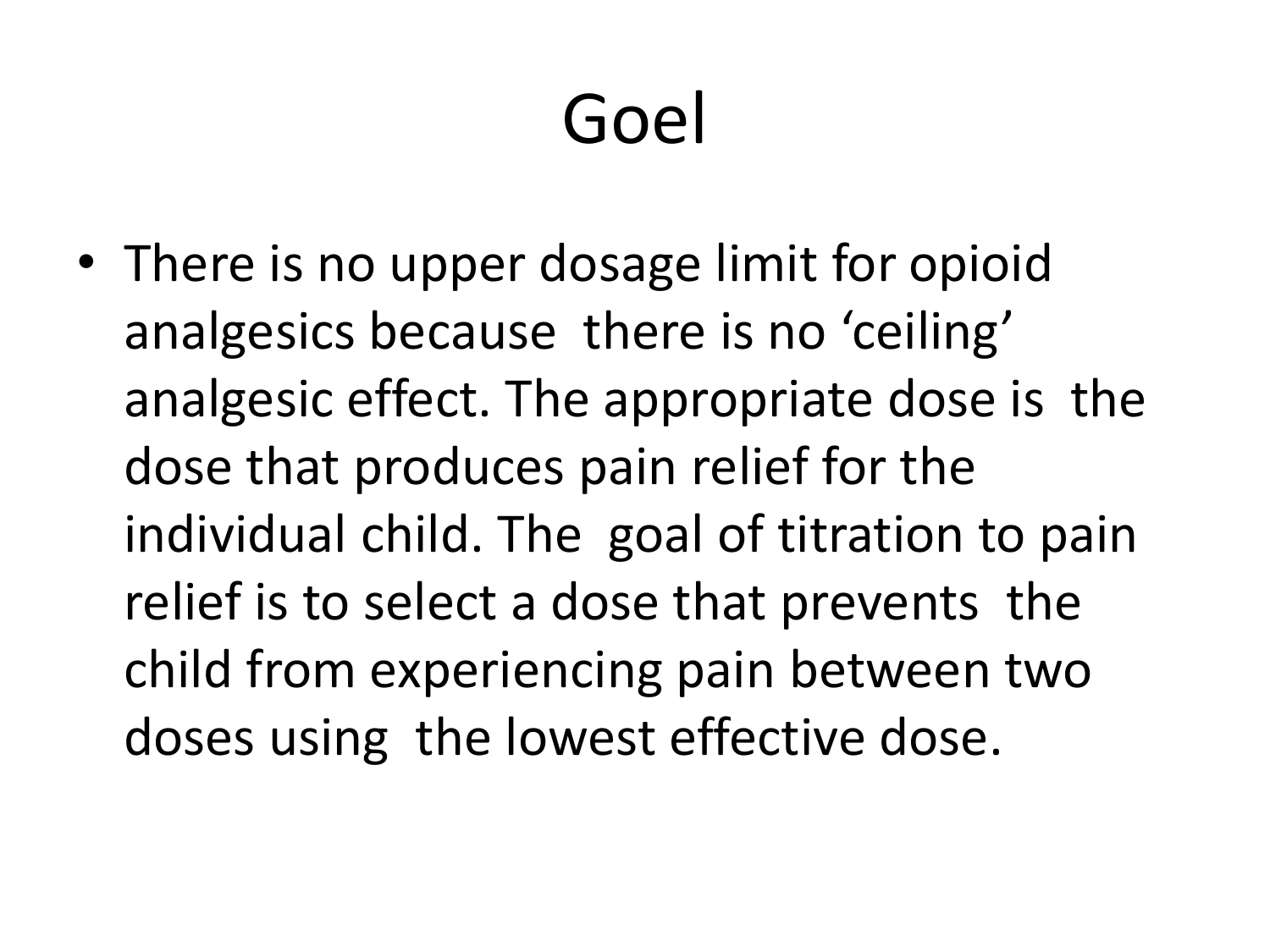## Side effect

- Constipation:, methylnaltrexone
- nausea : anti-emetics, such as a phenothiazine,
- butyrophenones, antihistamines, or a serotonin receptor antagonist, such as ondansetron or granisetron.
- Pruritus : IV naloxone .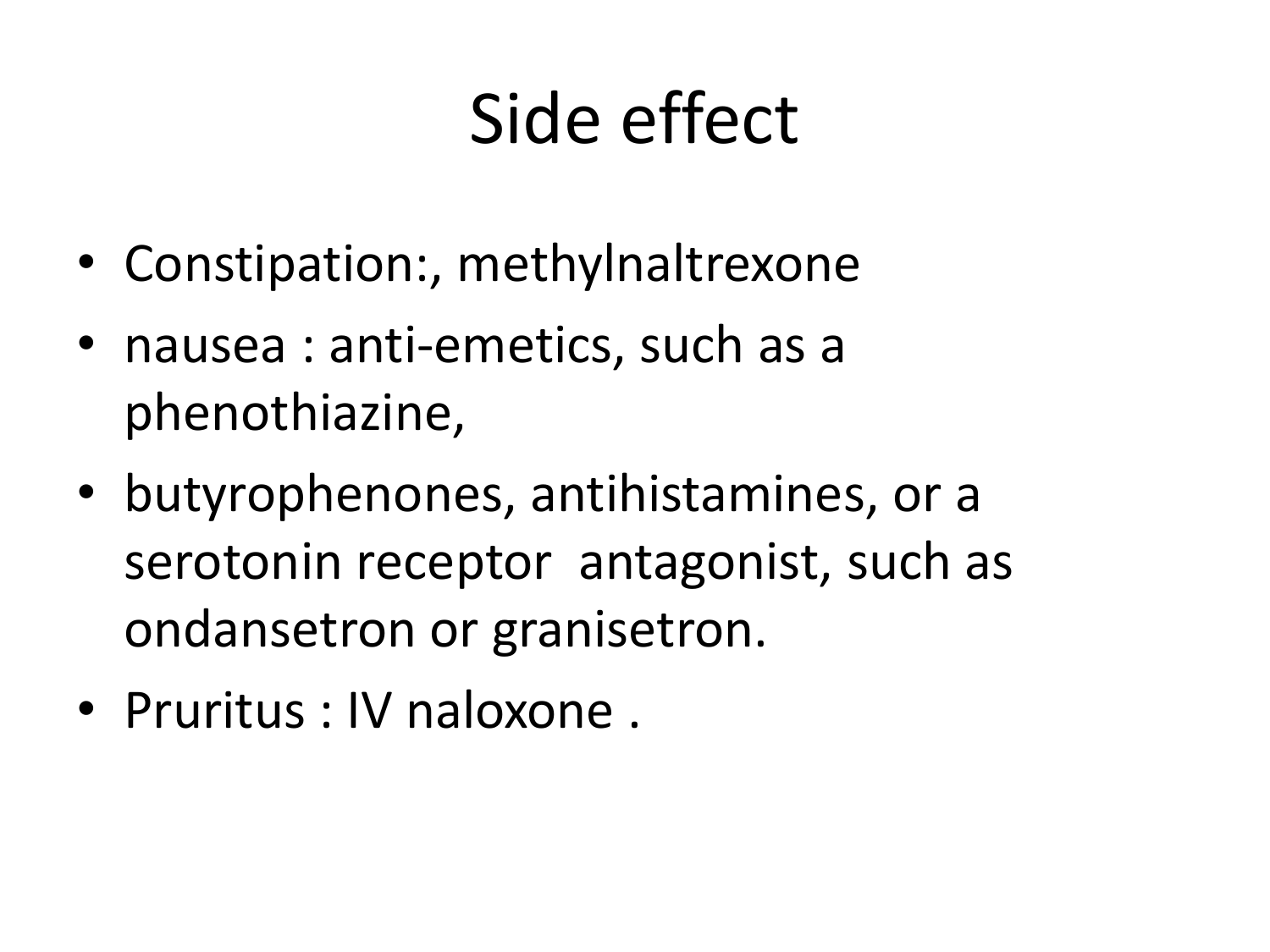## Dosage increase

• The maximum dosage increase is 50% per 24 hours in outpatient settings. Experienced prescribers can increase up to 100% while monitoring the patient carefully .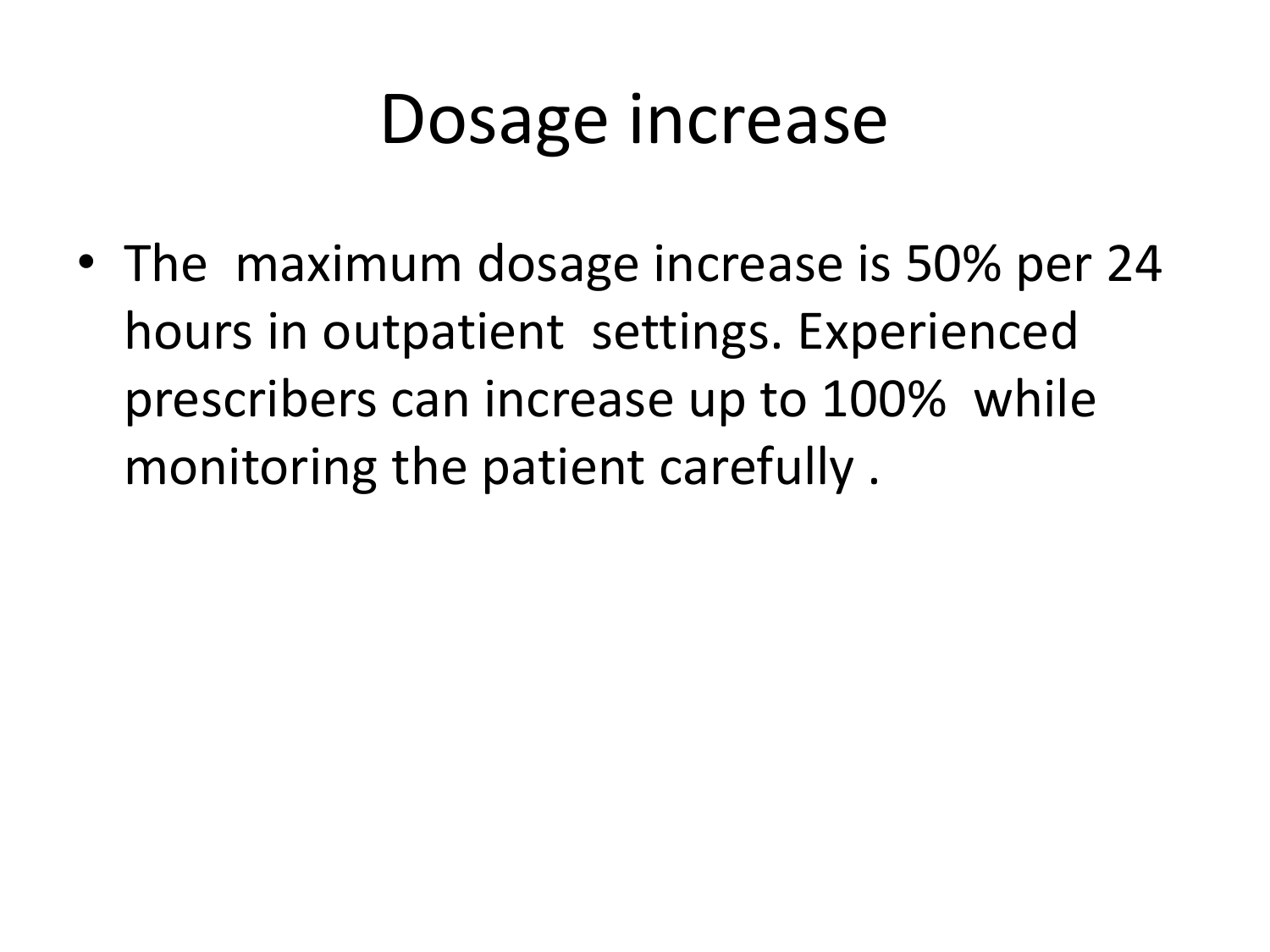# Weaning opioids

- weaning opioids should be done slowly by tapering the opioid dose.
- For short-term therapy (7–14 days), the original dose can be decreased by 10–20% of the original dose every 8 hours, and gradually increasing the time interval.
- In the case of a long-term therapy protocol, the dose should be reduced not more than 10–20% per week .These pharmacological approaches should be accompanied by measurement of withdrawal symptoms using a special scoring system .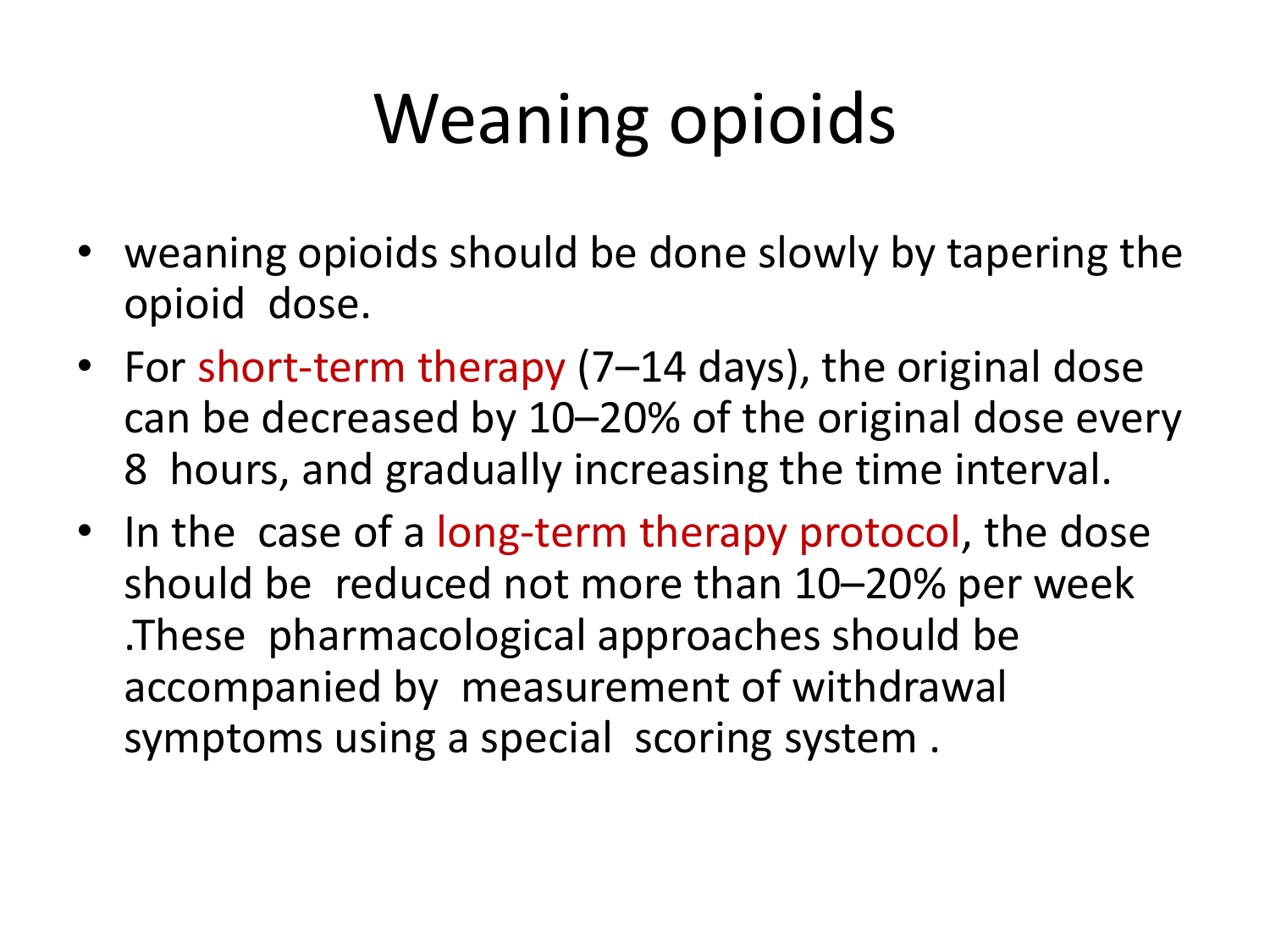### paediatric caudal anaesthesia



Figure 4. Puncture - orientation of the needle and reorientation after crossing the sacro-coccygeal ligament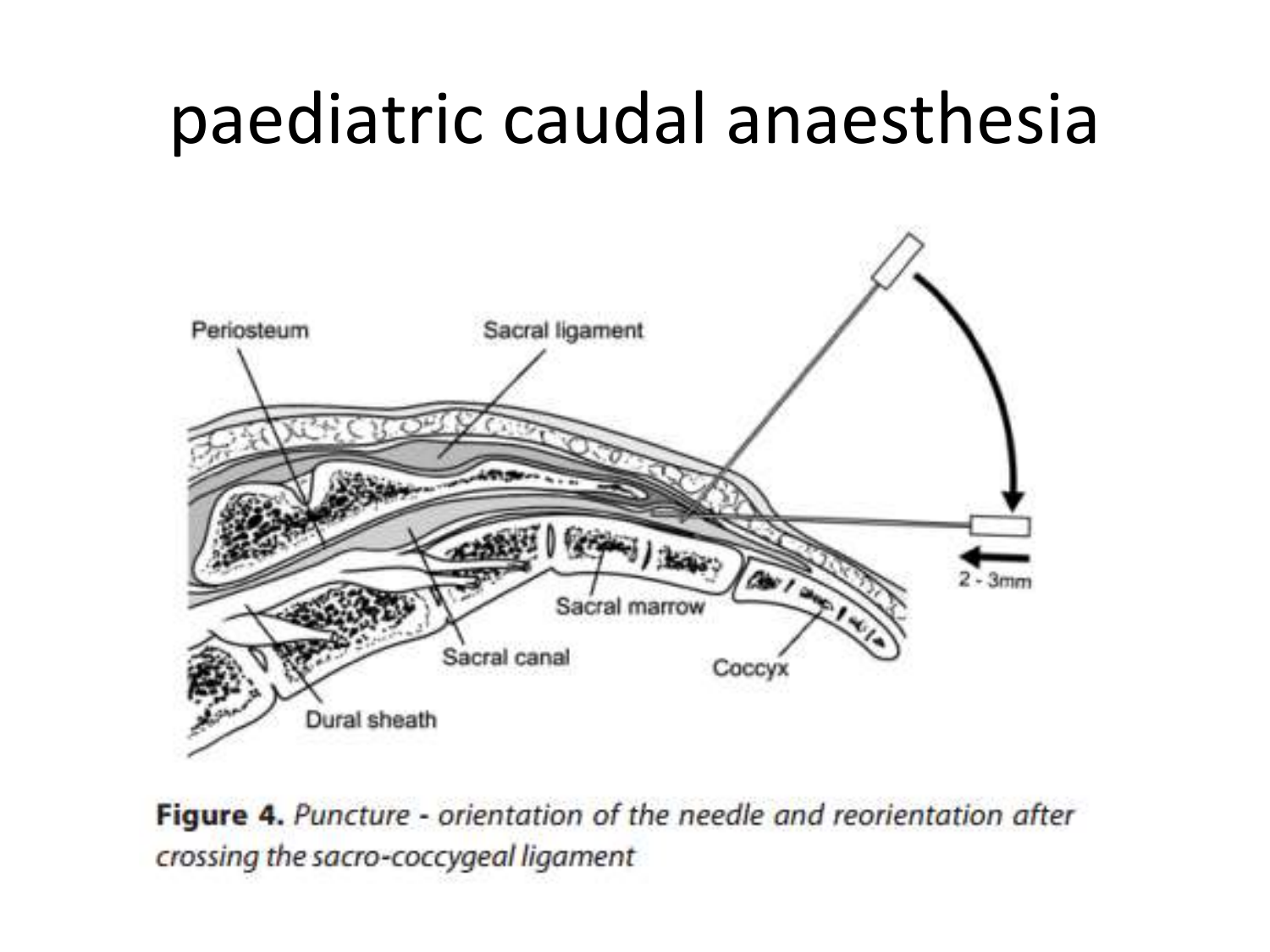